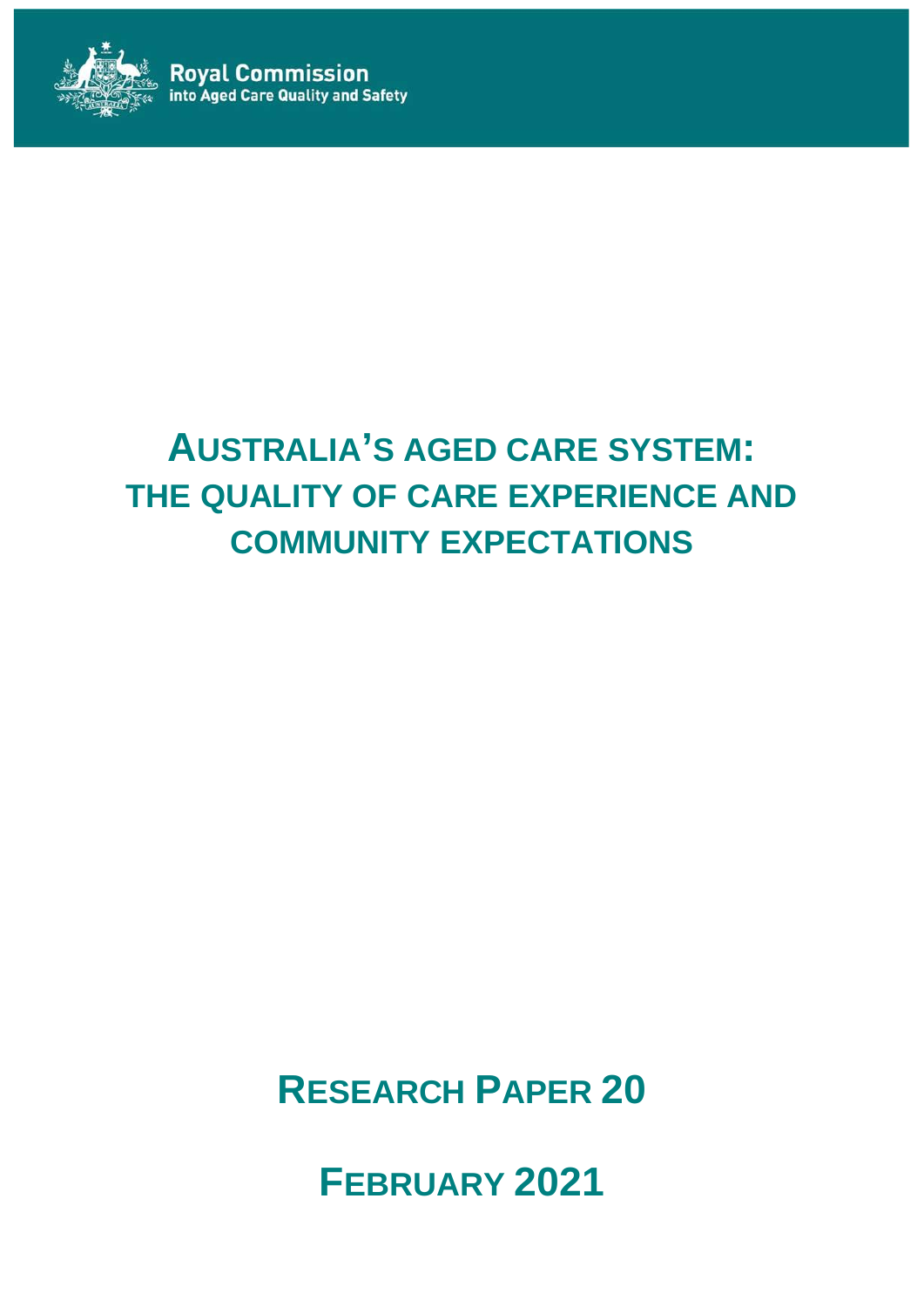The Royal Commission into Aged Care Quality and Safety was established by Letters Patent on 8 October 2018. Replacement Letters Patent were issued on 6 December 2018, and amended on 13 September 2019 and 25 June 2020.

The Honourable Tony Pagone QC and Ms Lynelle Briggs AO have been appointed as Royal Commissioners. They are required to provide a final report by 26 February 2021.

The Royal Commission intends to release consultation, research and background papers. This research paper has been prepared by the Caring Futures Institute, Flinders University, for the information of Commissioners and the public. The views expressed in this paper are not necessarily the views of the Commissioners.

This paper was published on 16 February 2021.

© Commonwealth of Australia 2021

ISBN 978-1-921091-85-8 (online)

With the exception of the Coat of Arms and where otherwise stated, all material presented in this publication is provided under a Creative Commons Attribution 4.0 International licence. For the avoidance of doubt, this means this licence only applies to material as set out in this document.



The details of the relevant licence conditions are available on the Creative Commons website as is the full legal code for the CC BY 4.0 licence [<www.creativecommons.org/licenses>](http://www.creativecommons.org/licenses).

The terms under which the Coat of Arms can be used are detailed on the Department of the Prime Minister and Cabinet website [<www.pmc.gov.au/government/commonwealth-coat-arms>](http://www.pmc.gov.au/government/commonwealthcoatarms).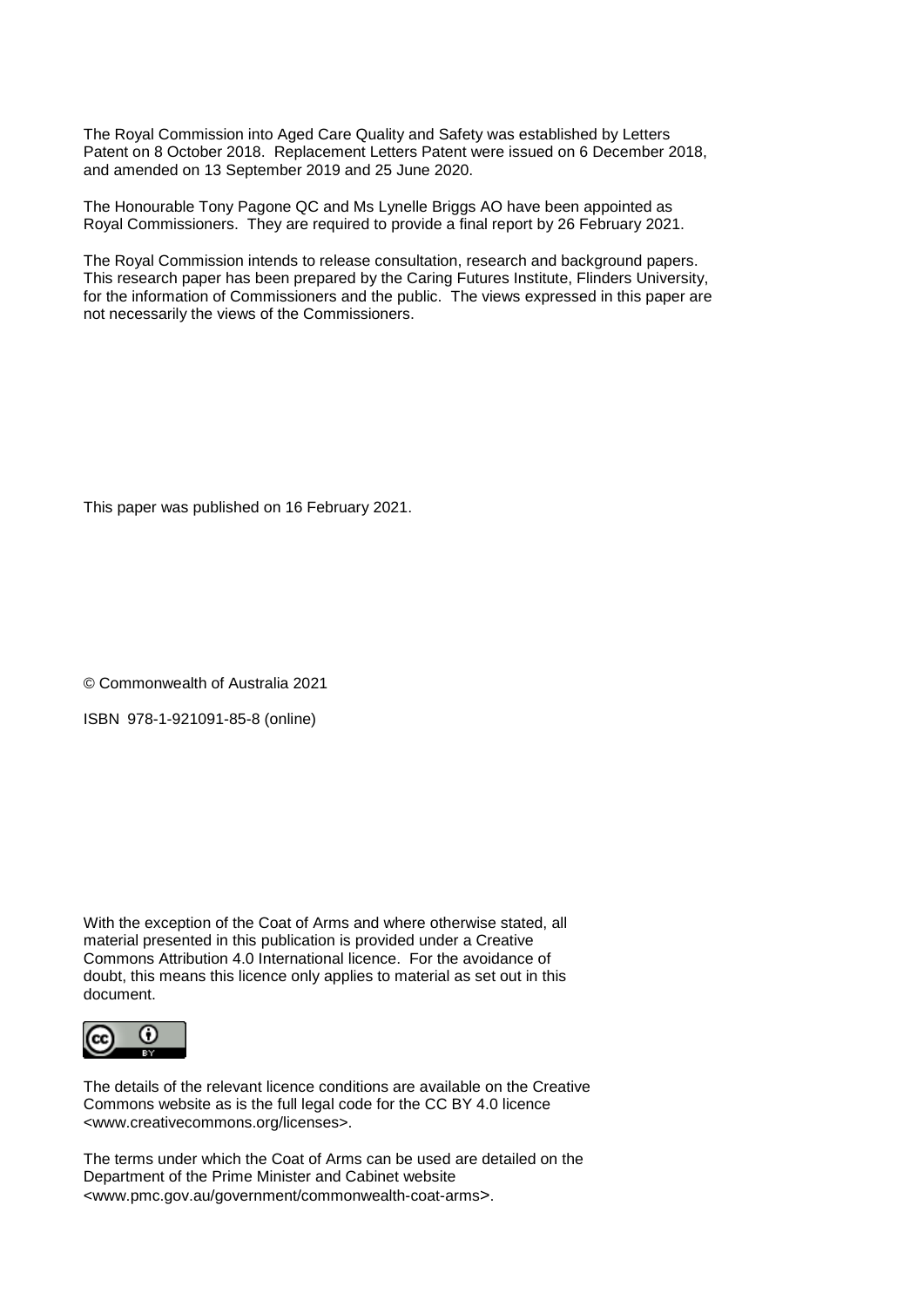



# **Australia's aged care system: the quality of care experience and community expectations**

# **A research study for the Royal Commission into Aged Care Quality and Safety**

**November 2020**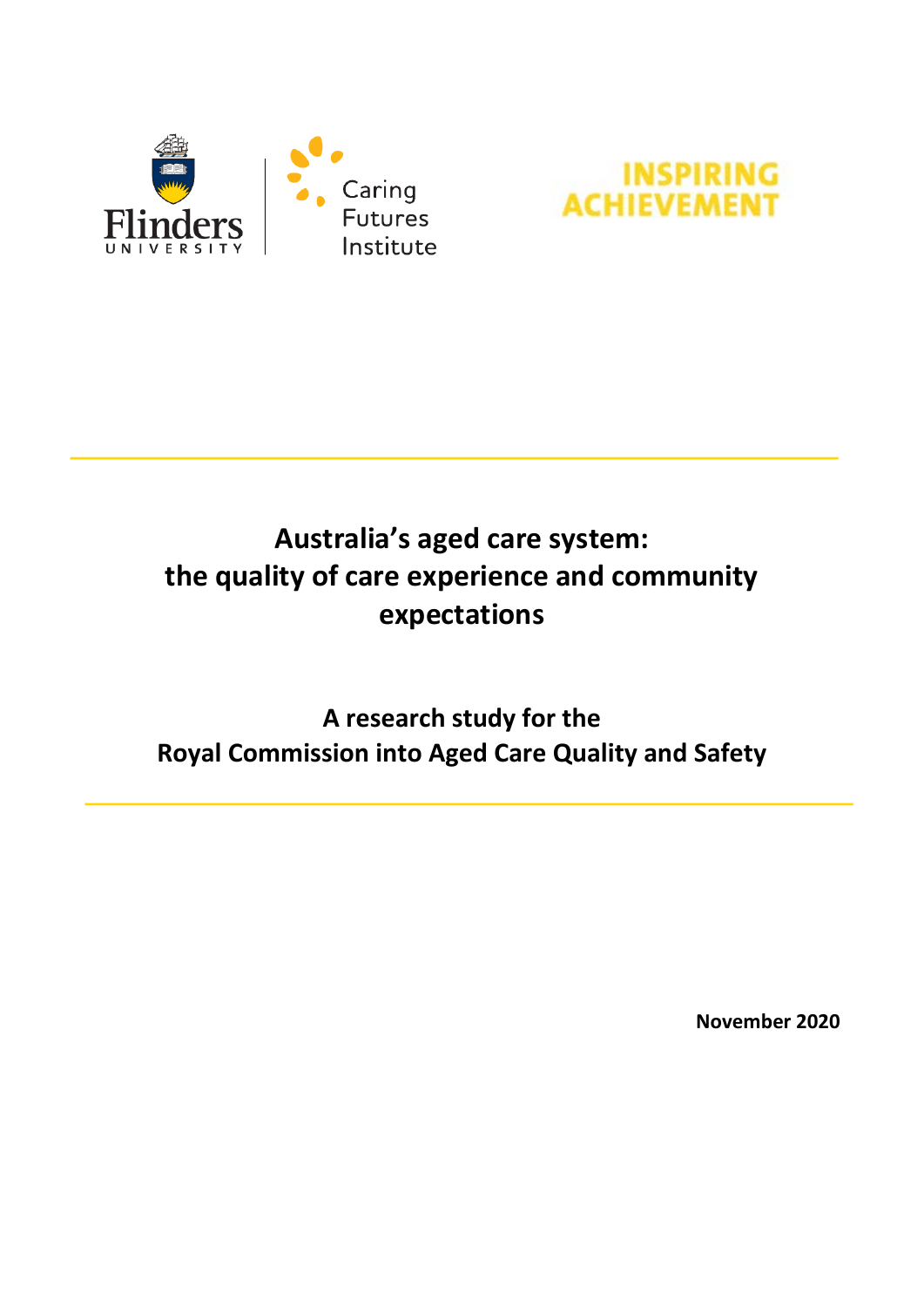# **Australia's aged care system: the quality of care experience and community expectations**

### **Julie Ratcliffe1 , Gang Chen2 , Jyoti Khadka1 , Sheela Kumaran1 , Claire Hutchinson1 , Rachel Milte1 , Steven Savvas3 , Frances Batchelor3**

- <sup>1</sup> Caring Futures Institute, Flinders University
- <sup>2</sup> Centre for Health Economics, Monash University
- <sup>3</sup> National Ageing Research Institute

#### Acknowledgements

We thank Christa Dang and Anabelle Peck, National Ageing Research Institute; Jenny Cleland and Billingsley Kaambwa, Flinders University; Grant Whitesman, Sam Bye and Thomas Pearce from the Data & Research section of the Royal Commission into Aged Care Quality and Safety for their respective contributions and support for this study. We also wish to express our gratitude to the many younger and older Australians who generously gave up their time to participate and without whom this study would not have been possible.

This paper has been prepared by the Caring Futures Institute Flinders University in collaboration with the Centre for Health Economics Monash University and the National Ageing Research Institute for the information of the Royal Commission into Aged Care Quality and Safety and the public. The views expressed in this paper are not necessarily the views of the Commissioners.

**Suggested citation:** Ratcliffe J, Chen G, Khadka J, Kumaran S, Hutchinson C, Milte R, Savvas S, Batchelor F (2020). Australia's aged care system: the quality of care experience and community expectations. Caring Futures Institute, Flinders University, South Australia.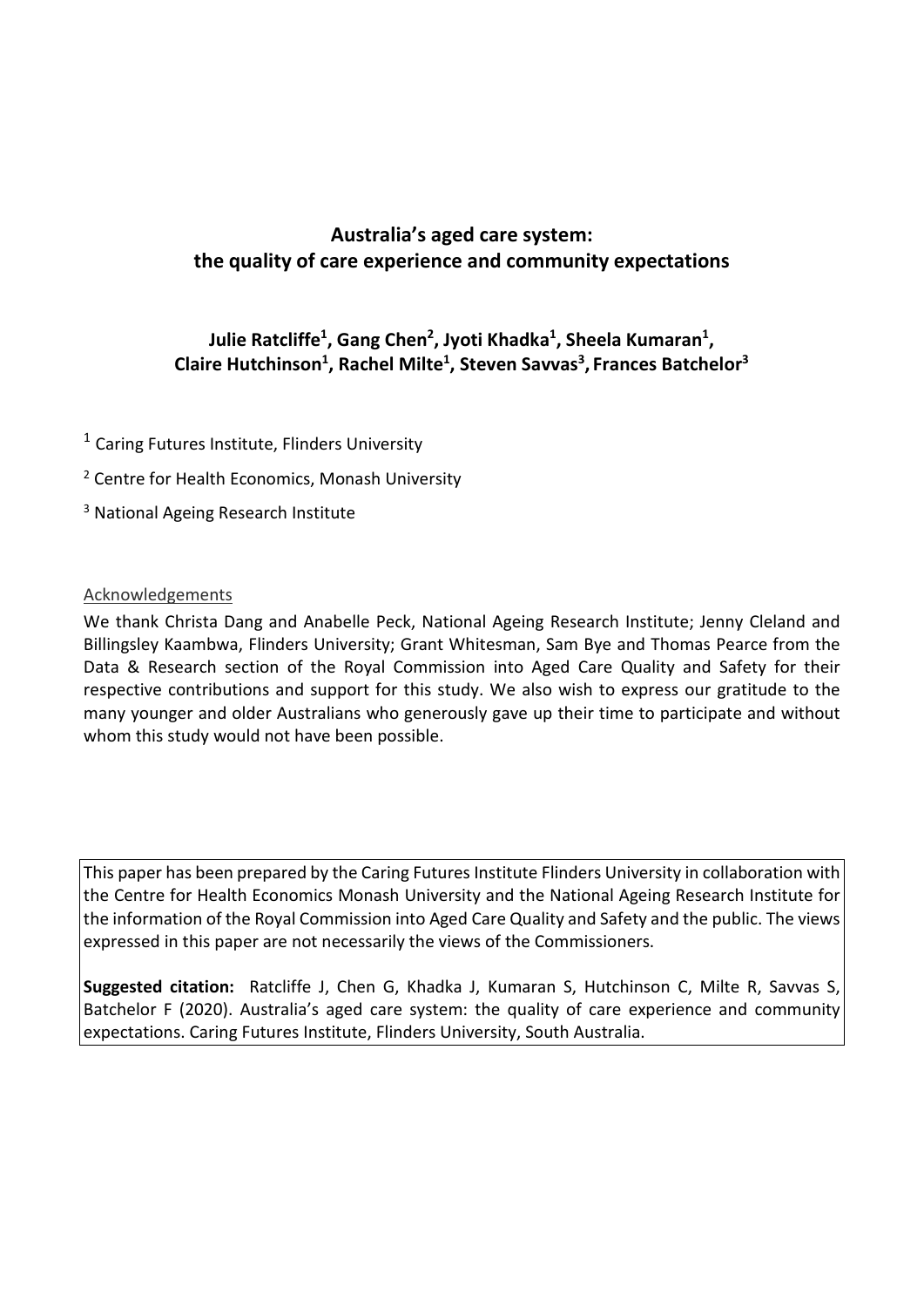

# **Contents**

| Table 1: Home care sample socio-demographic characteristics and types of services accessed 6     |  |
|--------------------------------------------------------------------------------------------------|--|
|                                                                                                  |  |
|                                                                                                  |  |
|                                                                                                  |  |
|                                                                                                  |  |
|                                                                                                  |  |
|                                                                                                  |  |
| Figure 3: Community opinion of the importance of attributes to quality aged care, by level of    |  |
| Table 5: Percent of people who rated the quality attribute Not/Slightly/Moderately important  15 |  |
| Table 6: Chi-square test results between an attributes' perceived importance and the level of    |  |
|                                                                                                  |  |
|                                                                                                  |  |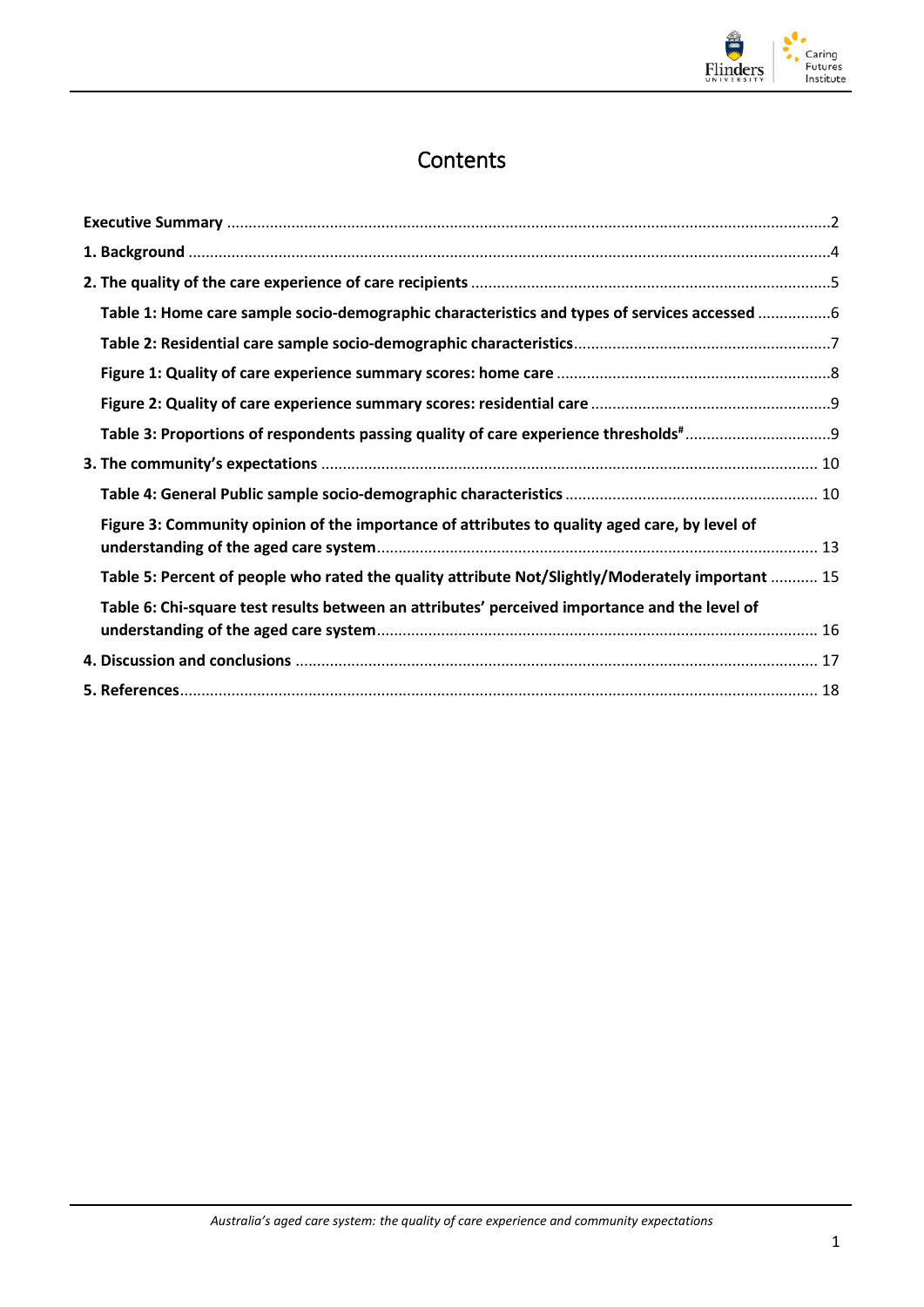

#### <span id="page-5-0"></span>Executive Summary

- Several national research projects were undertaken during the life of the Royal Commission into Aged Care Quality and Safety that have substantially improved understanding of the quality of aged care services and the community's expectations for higher quality care to be achieved in the future. This report summarises the results from those national research projects and provides additional analysis about how the results were distributed.
- The national research projects utilised a large-scale general public survey of Australians and two surveys of older people receiving home care and residential care in Australia (or their family carer as a proxy). The general public survey included questions about respondents' perception of the importance of various aged care quality attributes, their understanding of the aged care system, and their willingness to pay for care that they regard as 'satisfactory' and 'high' quality. The surveys of people receiving care used a new questionnaire that measures the Quality of Care Experience (QCE) in aged care containing 6 attributes rated on a 5-point Likert response scale. The attributes were:
	- o I am treated with respect and dignity
	- o I am supported to make my own decisions about the care and services I receive
	- o I receive care and support from aged care staff who have the appropriate skills and training
	- o I receive services and support for daily living that are important for my health and wellbeing
	- o I am supported to maintain my social relationships and connections with the community
	- o I am comfortable lodging complaints, with confidence that appropriate action will be taken (this attribute was separated into multiple components that were amalgamated for the analysis in this report)
- Results from the national surveys of care recipients were alarming. Only 24% of people receiving residential care, and 20% of people in home care, felt their care needs were always met across all quality of care experience attributes (including the amalgamated complaints attribute). To put this into context, the separate national survey of the general public indicated that at least 15% of the public consider that people in care must have their needs met 'always' across all attributes for the care to qualify as 'satisfactory'. Even if one takes the view that 'satisfactory' care is care that 'mostly' meets peoples' needs, the share of care recipients meeting this lower threshold was just 58% for residential care and 50% for home care.
- The separate national general public survey showed that aged care is seen as a vital social service by most Australians. All quality of care attributes were viewed as important or very important by the vast majority, regardless of how well they understand the aged care system. This was particularly true for females and older people, and there were only small differences between people born in Australia and those born other countries. Most in the community also felt that the aged care system is in need of reform to become a high quality system and, to that end, were willing to fund the substantial costs of delivering high quality care for all Australians.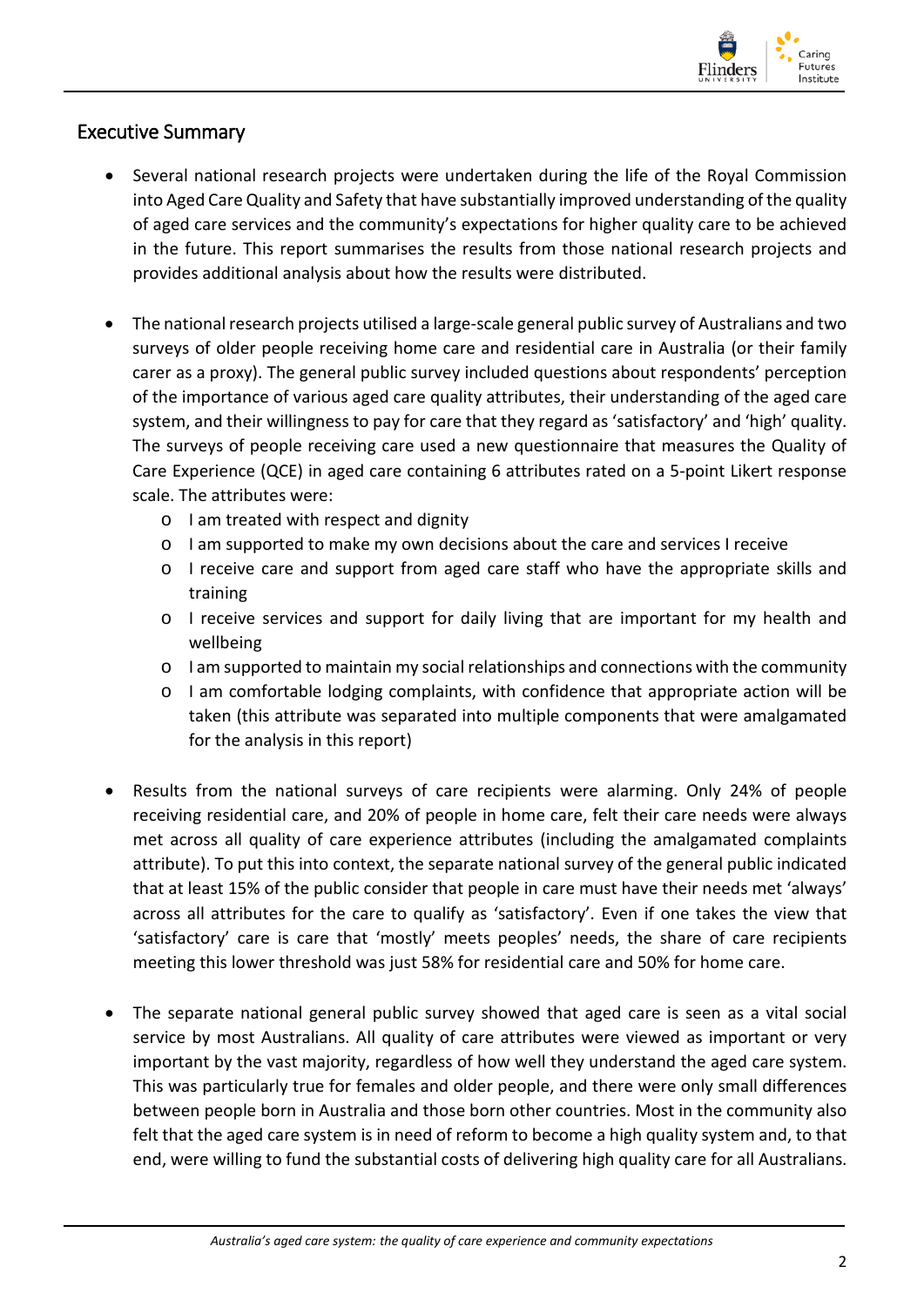

The majority of current income taxpayers (61%) indicated they would be willing to pay more income tax to support aged care. These taxpayers were willing to pay an additional 1.4% per year on average to ensure that all Australians in need have access to a satisfactory level of quality aged care, and an additional 3.1% per year on average to ensure that all Australians in need have access to a high level of quality aged care.

- These surveys provide Australia with an important set of baseline data from which to evaluate aged care reform and public expectations in the future. Importantly, they also enabled the development and validation of the QCE which has filled the gap in the research toolkit needed to measure the overall quality of care experience from the care recipient's perspective.
- Routine measurement and public reporting of quality of care experience, as well as quality of life, are essential to understanding the effectiveness of aged care in Australia and internationally. By repeating the surveys at regular intervals, it will be possible to monitor the progress of Australian aged care, promote continuous quality improvement among service providers, and move more quickly to address problems within the system. Routine measurement will also be critical for maintaining the public's understanding of the aged care system's performance, whether their expectations for high quality are being achieved, and to foster public confidence.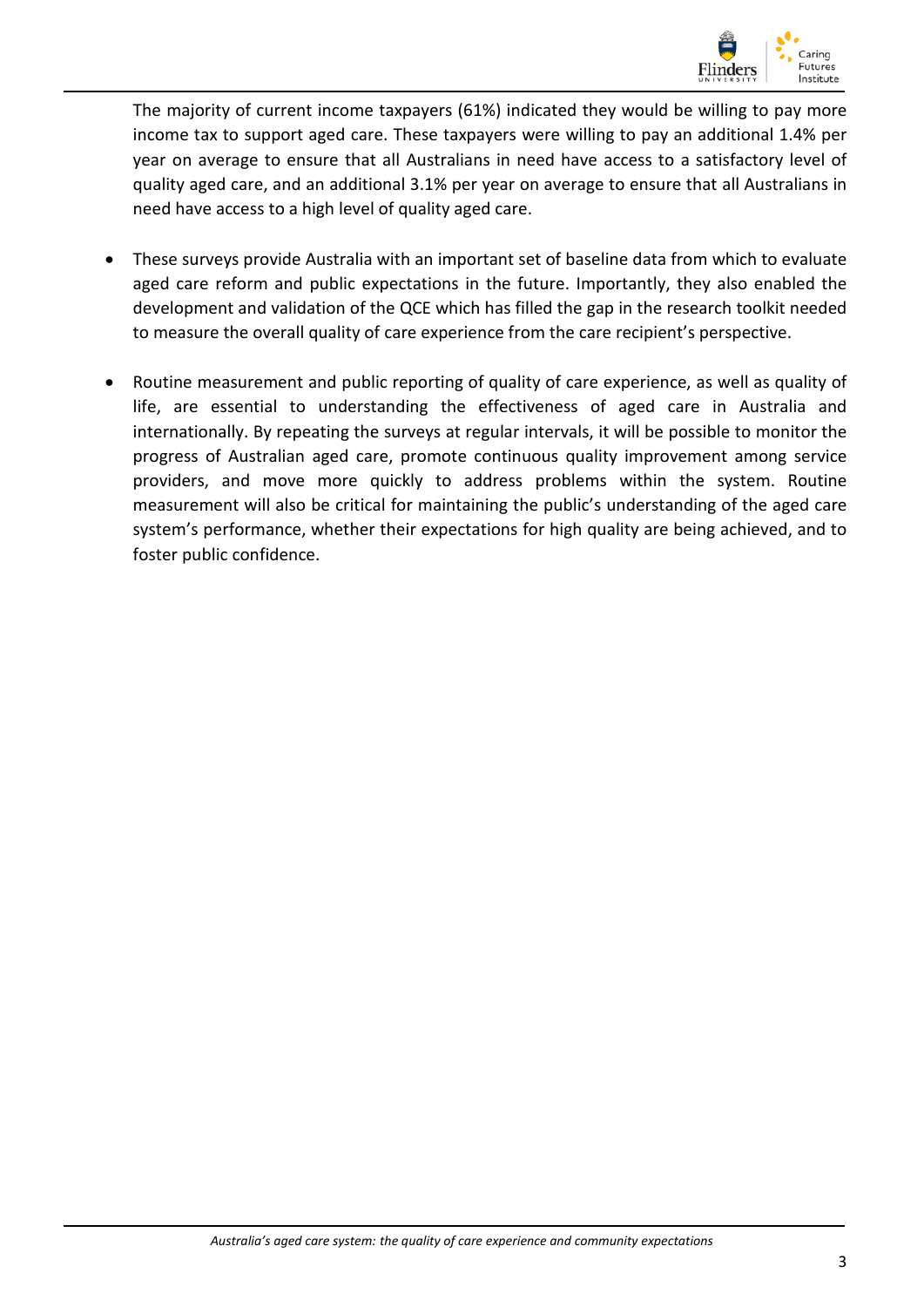

# <span id="page-7-0"></span>1. Background

Despite the high numbers of older Australians currently accessing aged care and predicted to do so in the future, there has not been an adequate understanding of the overall quality of the care experienced for people in the aged care system. The level of importance given by society overall to achieving universal quality of care has also been unclear.

These gaps in knowledge were the subject of several national research projects undertaken during the life of the Royal Commission into Aged Care Quality and Safety.

- The Caring Futures Institute at Flinders University recently conducted on a large-scale survey of over 10,000 people which investigated what quality of care in aged care means to the Australian general public and how important it is that quality be achieved [Ratcliffe et al, 2020]. A major component of this work comprised the development of a new 'Quality of Care Experience' (QCE) questionnaire. The QCE was developed from a comprehensive literature review to extract the key characteristics that define quality of care experience in aged care from the perspective of older people and family carers.
- The QCE was subsequently included in two surveys conducted by the National Ageing Research Institute, working in partnership with Ipsos and the Social Policy Research Centre of the University of New South Wales. The surveys investigated the care experience of over 1,000 older people receiving aged care in home and residential settings [Batchelor et al, 2020]. The surveys involved interviews with older people directly or their proxy family carers.

This new study summarises the results about the quality of care experience from those national research projects and provides additional analysis about how the results were distributed. The study was undertaken by the Caring Futures Institute in collaboration with the Centre for Health Economics at Monash University and the National Ageing Research Institute.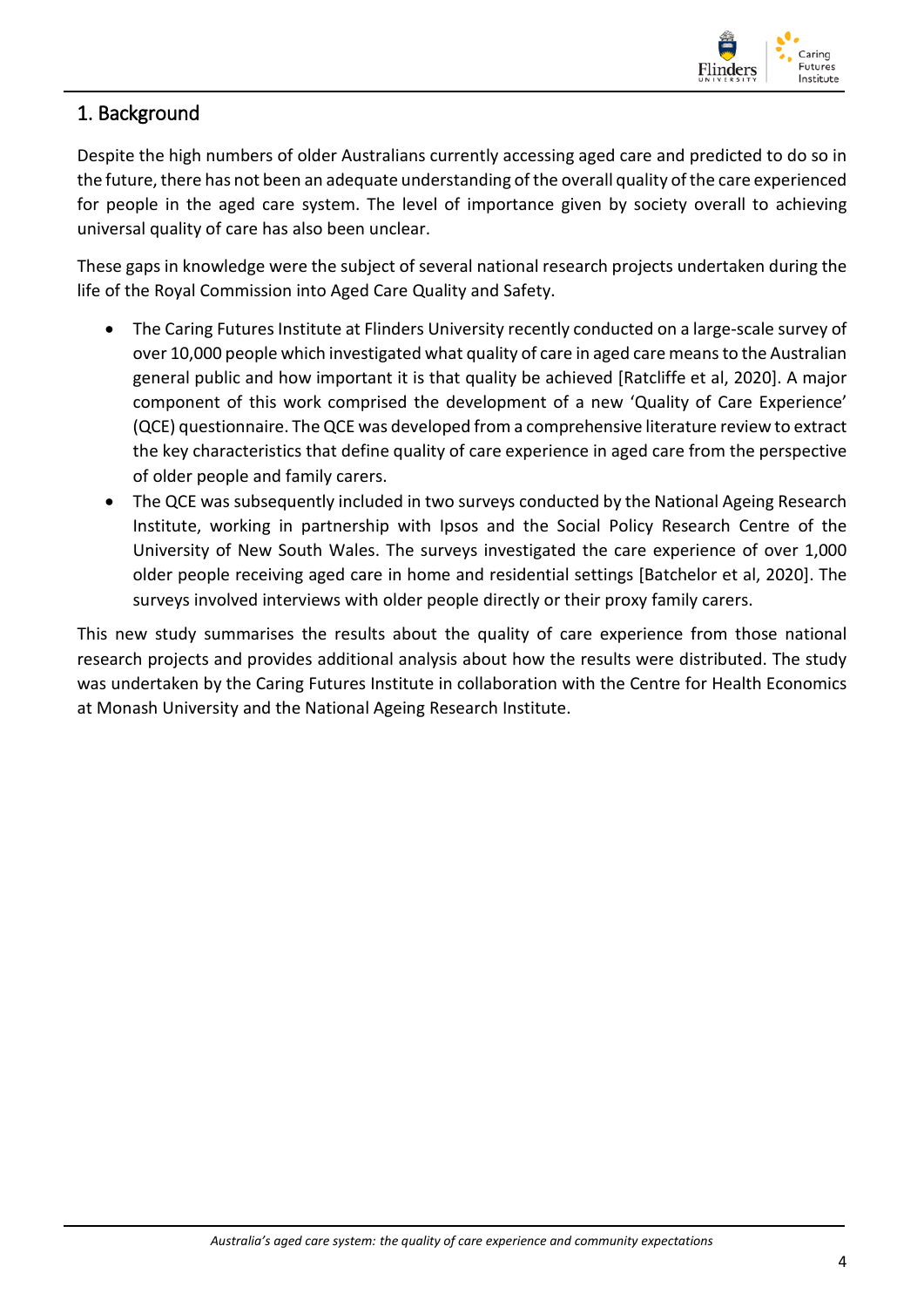

#### <span id="page-8-0"></span>2. The quality of the care experience of care recipients

The quality of the care experience for older people currently receiving home care or living in residential care facilities was measured by incorporating the Caring Futures Institute's QCE within two surveys undertaken by the National Ageing Research Institute [Batchelor et al, 2020].

The home care survey involved telephone interviews with a sample of clients or their representatives receiving a Home Care Package (HCP), Commonwealth Home Support Program (CHSP) respite services (in home, centre, cottage or flexible respite) or residential respite services. The sample was stratified by State/Territory, remoteness (major city, inner regional, and outer regional), and provider type (profit, non-profit, government). The sampling frame was stratified into six groups: Home Care Package (HCP) levels 1-4, CHSP respite and residential respite. A total of 1,223 interviews were completed. This comprised 865 interviews for HCP, 155 interviews for CHSP respite and 203 interviews for residential respite. Overall care recipients comprised 50.2% of the total number of respondents to this survey and proxies comprised 49.8%. Only the results for the HCP respondents are presented in this report; CHSP respite and residential respite respondents are excluded as these people answered the survey in relation to only the respite services they received, which would be a relatively small part of their overall care experience. The socio-demographic characteristics of the home care sample and the types of services accessed are presented in Table 1. The results presented in this report are weighted to be representative of the home care population in Australia by HCP level (1-4), location (State/Territory, metropolitan/non-metropolitan areas) and organisation type (for-profit, non-profit, government).

The residential care survey involved a computer assisted personal interview (CAPI) with residents or resident representatives where necessary. The residents were drawn randomly from a sample of 67 Australian residential aged care facilities. These residential aged care facilities were randomly sampled to achieve a nationally representative sample. Randomisation was proportionally stratified by State/Territory, metropolitan/non-metropolitan areas determined by Greater Capital City Statistical Areas (GCSSA), organisation type (for-profit, non-profit, government), and facility size (number of beds: 0-60, 61-100, >100). A total of 391 interviews were completed with 367 (93.9%) completed by residents and 24 (6.1%) were completed by proxies. The socio-demographic characteristics of the residential care sample are presented in Table 2. The weighted results presented in this report are weighted to be representative of the residential care population in Australia by location (metropolitan or rural) and organisation type (for-profit, non-profit or government).

For both the home care and residential care samples, respondents were asked to evaluate their experiences of care quality and their confidence in lodging complaints using the 5-point Likert scale with the response options: never, rarely, sometimes, mostly, always. The attributes rated were:

- I am treated with respect and dignity
- I am supported to make my own decisions about the care and services I receive
- I receive care and support from aged care staff who have the appropriate skills and training
- I receive services and support for daily living that are important for my health and wellbeing
- I am supported to maintain my social relationships and connections with the community
- I know how to lodge a complaint
- I am comfortable lodging complaints
- I am confident that appropriate action will be taken when I lodge a complaint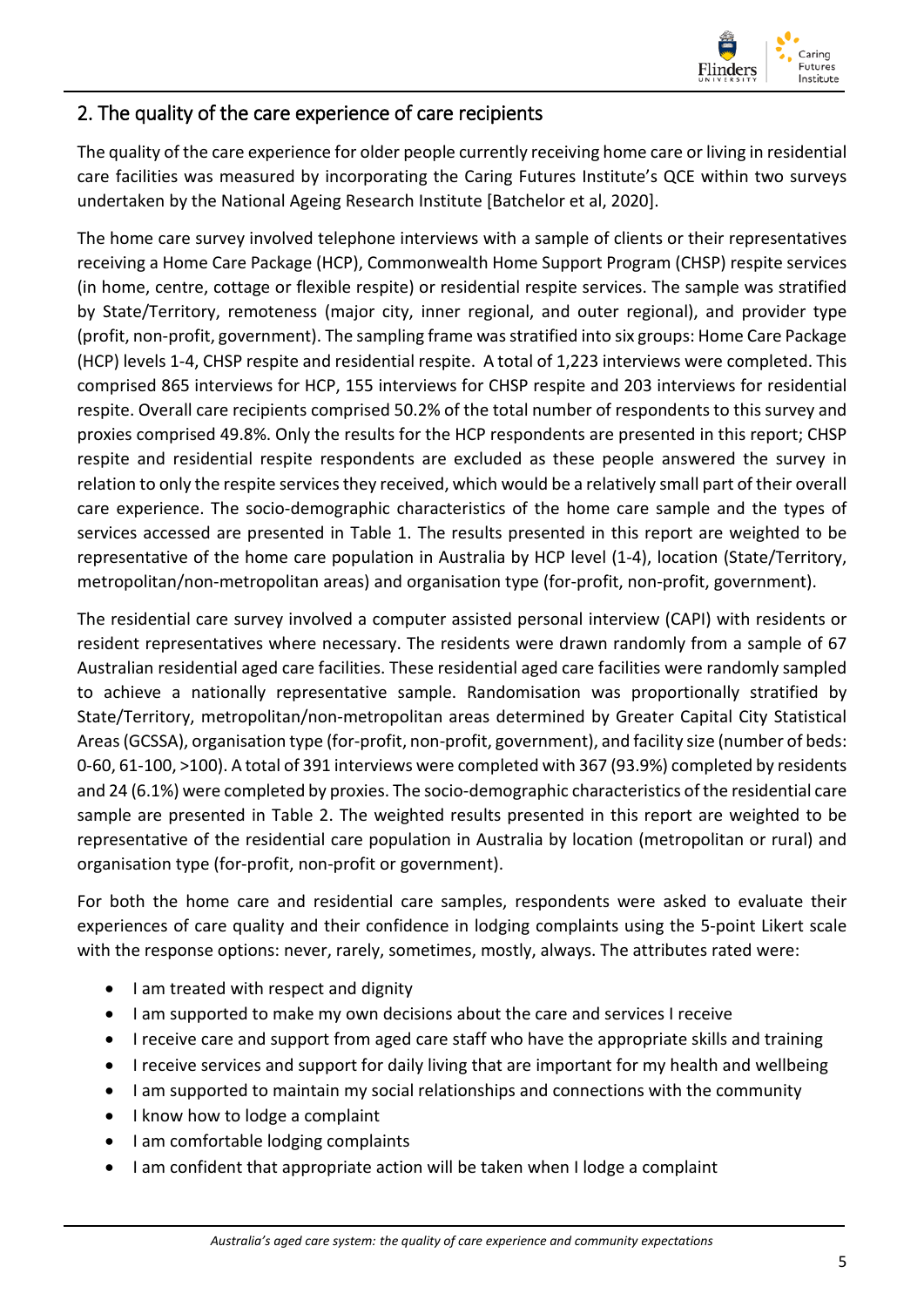

#### <span id="page-9-0"></span>**Table 1: Home care sample socio-demographic characteristics and types of services accessed**

|                            |                       | All (n=755)    |            |          |                | Self (n=521) |          |                          | Proxy (n=234)  |                          |  |
|----------------------------|-----------------------|----------------|------------|----------|----------------|--------------|----------|--------------------------|----------------|--------------------------|--|
| Variables                  |                       |                | Unweighted | Weighted |                | Unweighted   | Weighted |                          | Unweighted     | Weighted                 |  |
|                            |                       | n              | %          | %        | n              | %            | %        | n                        | %              | $\%$                     |  |
| Gender                     | Male                  | 236            | 31.3       | 31.7     | 148            | 28.4         | 28.4     | 88                       | 37.6           | 38.8                     |  |
|                            | Female                | 519            | 68.7       | 68.3     | 373            | 71.6         | 71.6     | 146                      | 62.4           | 61.2                     |  |
|                            | 45-54 years           | 3              | 0.4        | 0.3      | 3              | 0.6          | 0.5      | $\overline{\phantom{a}}$ | $\blacksquare$ | $\omega$                 |  |
|                            | 55-64 years           | 13             | $1.7\,$    | 1.5      | 12             | 2.3          | 2.1      | $\mathbf{1}$             | 0.4            | 0.2                      |  |
|                            | 65-74 years           | 131            | 17.4       | 16.9     | 105            | 20.2         | 19.3     | 26                       | 11.1           | 11.7                     |  |
| Age                        | 75 - 84 years         | 316            | 41.8       | 41.3     | 234            | 44.9         | 44.9     | 82                       | 35.1           | 33.7                     |  |
|                            | 85 - 94 years         | 265            | 35.1       | 35.9     | 154            | 29.6         | 30.2     | 111                      | 47.4           | 48.1                     |  |
|                            | 95 years and older    | 25             | 3.3        | 3.5      | 11             | $2.1$        | 2.2      | 14                       | $6.0$          | 6.3                      |  |
|                            | I'd prefer not to say | $\overline{2}$ | 0.3        | 0.6      | $\overline{2}$ | $0.4\,$      | 0.8      | $\blacksquare$           | $\sim$         | $\overline{\phantom{a}}$ |  |
|                            | Major Cities of       |                |            |          |                |              |          |                          |                |                          |  |
|                            | Australia             | 489            | 64.8       | 67.4     | 320            | 61.4         | 64.4     | 169                      | 72.2           | 73.8                     |  |
|                            | Inner Regional        | 186            | 24.6       | 25.4     | 143            | 27.5         | 27.8     | 43                       | 18.4           | 20.3                     |  |
| Remoteness region          | Australia             |                |            |          |                |              |          |                          |                |                          |  |
|                            | Outer                 |                |            |          |                |              |          |                          |                |                          |  |
|                            | Regional/Remote/Very  | 80             | 10.6       | 7.2      | 521            | 11.1         | 7.8      | 22                       | 9.4            | 5.9                      |  |
|                            | Remote                |                |            |          |                |              |          |                          |                |                          |  |
|                            | For profit            | 146            | 19.4       | 20.4     | 94             | 18.1         | 19.6     | 52                       | 22.2           | 21.9                     |  |
| Provider type              | Not For Profit        | 501            | 66.4       | 72.3     | 347            | 66.7         | 72.5     | 154                      | 65.8           | 71.9                     |  |
|                            | Government            | 107            | 14.2       | 7.3      | 79             | 15.2         | 7.8      | 28                       | 12.0           | $6.2$                    |  |
|                            | Level 1               | 123            | 16.3       | 8.0      | 106            | 20.3         | 19.1     | 17                       | 7.3            | $\overline{3.6}$         |  |
| <b>HCP level</b>           | Level 2               | 246            | 32.6       | 42.6     | 198            | 38.0         | 50.6     | 48                       | 20.5           | 25.6                     |  |
|                            | Level 3               | 182            | 24.1       | 20.2     | 118            | 22.7         | 18.9     | 64                       | 27.3           | 23.0                     |  |
|                            | Level 4               | 204            | 27.0       | 29.2     | 99             | 19.0         | 20.5     | 105                      | 44.9           | 47.8                     |  |
|                            | Less than 1 year      | 116            | 15.4       | 13.0     | 95             | 18.2         | 15.3     | 21                       | 9.0            | 8.0                      |  |
| Home care                  | $1 - 2$ years         | 363            | 48.1       | 49.7     | 258            | 49.5         | 51.2     | 105                      | 44.9           | 46.6                     |  |
| duration                   | $3 - 5$ years         | 207            | 27.4       | 28.5     | 124            | 23.8         | 25.8     | 83                       | 35.5           | 34.4                     |  |
|                            | Over 6 years          | 63             | 8.3        | $8.1\,$  | 41             | 7.9          | 7.2      | 22                       | 9.4            | 9.9                      |  |
|                            | Don't know            | 6              | 0.8        | 0.7      | 3              | 0.6          | 0.5      | 3                        | 1.3            | $1.1\,$                  |  |
| Interpreter                | No                    | 706            | 93.5       | 92.8     | 480            | 92.1         | 91.2     | 226                      | 96.6           | 96.2                     |  |
| required                   | Yes                   | 49             | 6.5        | 7.2      | 41             | 7.9          | 8.8      | 8                        | 3.4            | 3.8                      |  |
| Types of services accessed |                       |                |            |          |                |              |          |                          |                |                          |  |
| Personal care              | No                    | 407            | 53.9       | 52.5     | 322            | 61.8         | 60.3     | 85                       | 36.2           | 35.9                     |  |
|                            | Yes                   | 348            | 46.1       | 47.5     | 199            | 38.2         | 39.7     | 149                      | 63.7           | 64.1                     |  |
| <b>Nursing</b>             | No                    | 616            | 81.6       | 81.6     | 454            | 87.1         | 87.0     | 162                      | 69.2           | 70.0                     |  |
|                            | Yes                   | 139            | 18.4       | 18.4     | 67             | 12.9         | 13.0     | 72                       | 30.8           | 30.0                     |  |
| <b>Allied Health</b>       | No                    | 333            | 44.1       | 43.0     | 250            | 48.0         | 47.6     | 83                       | 35.5           | 33.3                     |  |
|                            | Yes                   | 422            | 55.9       | 57.0     | 271            | 52.0         | 52.4     | 151                      | 64.5           | 66.7                     |  |
| Respite care               | No                    | 638            | 90.5       | 89.7     | 488            | 93.7         | 93.1     | 195                      | 83.3           | 82.5                     |  |
|                            | Yes                   | 72             | 9.5        | 10.3     | 33             | 6.3          | 6.9      | 39                       | 16.7           | 17.5                     |  |
| Meal preparation           | No                    | 581            | 77.4       | 78.3     | 409            | 78.5         | 79.4     | 175                      | 74.8           | 76.0                     |  |
|                            | Yes                   | 171            | 22.65      | 21.7     | 112            | 21.5         | 20.6     | 59                       | 25.2           | 24.0                     |  |
| Social/activity            | No                    | 491            | 65.0       | 65.3     | 348            | 66.8         | 66.4     | 143                      | $61.1\,$       | 62.8                     |  |
| support                    | Yes                   | 264            | 35.0       | 34.7     | 173            | 33.2         | 33.6     | 91                       | 38.9           | 37.2                     |  |
| Transport                  | No                    | 380            | 50.3       | 50.1     | 246            | 47.2         | 47.5     | 134                      | 57.3           | 55.9                     |  |
|                            | Yes                   | 375            | 49.7       | 49.9     | 275            | 52.8         | 52.5     | 100                      | 42.2           | 44.1                     |  |
| Domestic                   | No                    | 73             | 9.7        | 9.8      | 36             | 6.9          | 6.3      | 37                       | 15.8           | 17.2                     |  |
| assistance/cleaning        | Yes                   | 682            | 90.3       | 90.2     | 485            | 93.1         | 93.7     | 197                      | 84.9           | 82.8                     |  |
| Assistive                  | No                    | 433            | 57.4       | 56.3     | 320            | 61.4         | 60.2     | 113                      | 48.3           | 48.0                     |  |
| technology                 | Yes                   | 322            | 42.6       | 43.7     | 201            | 38.6         | 39.8     | 121                      | 51.7           | 52.0                     |  |
| Home                       | No                    | 385            | $51.0\,$   | 50.7     | 255            | 48.9         | 47.9     | 130                      | 55.6           | 56.5                     |  |
| maintenance                | Yes                   | 370            | 49.0       | 49.3     | 266            | 51.1         | 52.1     | 104                      | 44.4           | 43.5                     |  |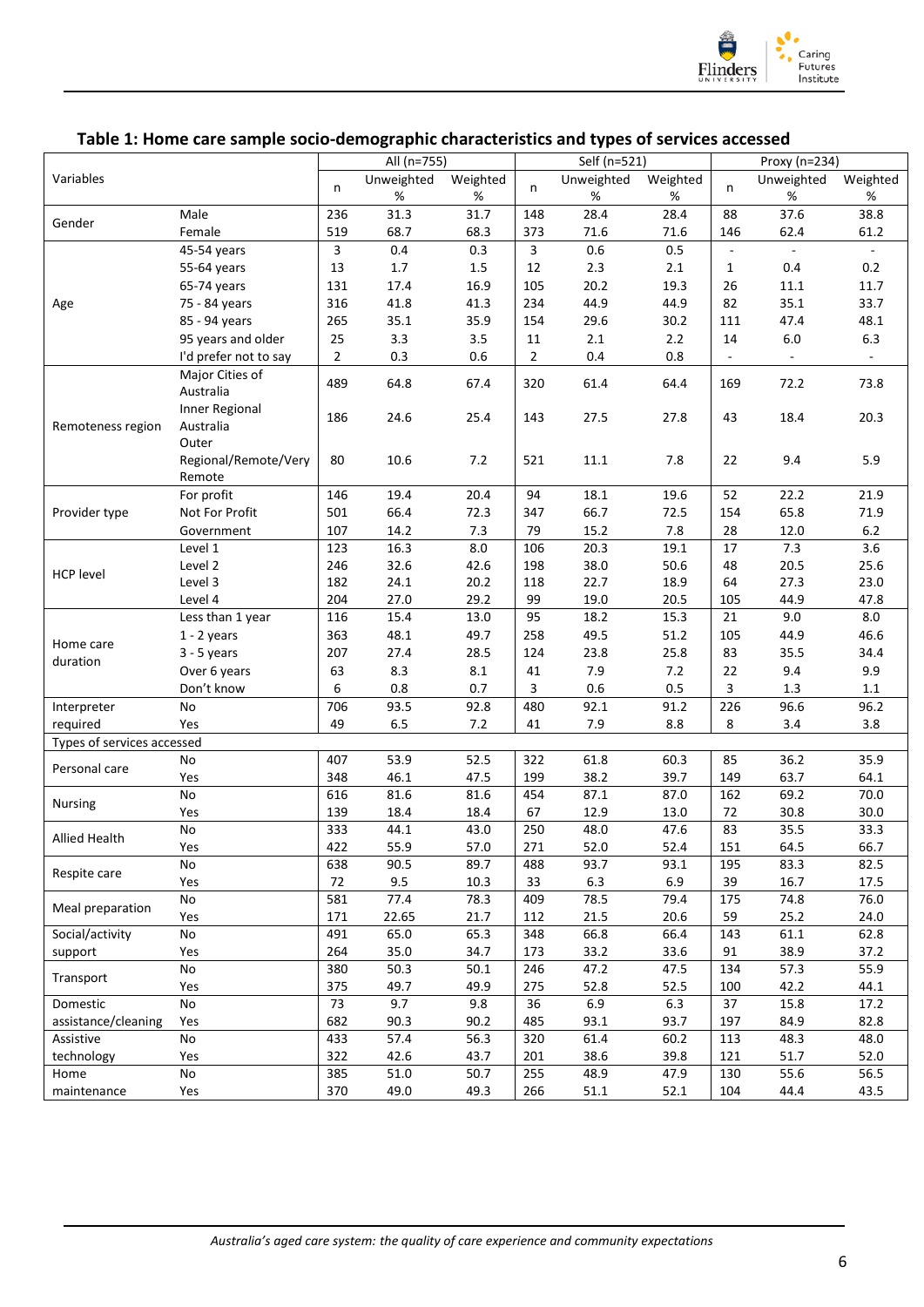

|              |                |                         | All (n=328) |          |                | Self (n=317) |          |                | Proxy (n=11) |                |
|--------------|----------------|-------------------------|-------------|----------|----------------|--------------|----------|----------------|--------------|----------------|
| Variables    |                |                         | Unweighted  | Weighted |                | Unweighted   | Weighted |                | Unweighted   | Weighted       |
|              |                | n                       | %           | %        | n              | %            | %        | n              | %            | %              |
|              | Male           | 116                     | 35.4        | 36.4     | 113            | 35.6         | 37       | $\mathbf{3}$   | 27.3         | 21.2           |
| Gender       | Female         | 212                     | 64.6        | 63.6     | 204            | 64.4         | 63       | 8              | 72.7         | 78.8           |
|              | 45-54 years    | $\overline{2}$          | 0.6         | $1.4\,$  | $\overline{2}$ | 0.6          | $1.4\,$  |                |              |                |
|              | 55-64 years    | $\overline{7}$          | $2.1\,$     | 2.1      | $\overline{7}$ | 2.2          | 2.1      |                |              |                |
|              | 65-74 years    | 43                      | 13.1        | 12.7     | 43             | 13.6         | 13.2     |                |              |                |
|              | 75 - 84 years  | 101                     | 30.8        | 30.2     | 97             | 30.6         | 30.2     | $\overline{4}$ | 36.4         | 29.9           |
| Age          | 85 - 94 years  | 135                     | 41.2        | 42.8     | 129            | 40.7         | 41.9     | 6              | 54.5         | 63.1           |
|              | 95 years and   |                         |             |          |                |              |          |                |              |                |
|              | older          | 36                      | $11\,$      | 10.3     | 35             | 11           | 10.4     | $\mathbf 1$    | 9.1          | $\overline{7}$ |
|              | <b>Missing</b> | $\overline{\mathbf{4}}$ | $1.2\,$     | 0.7      | 4              | 1.3          | 0.7      |                |              |                |
|              | Single (never  |                         |             |          |                |              |          |                |              |                |
|              | married)       | 39                      | 11.9        | 12.7     | 38             | 12           | 12.9     | $\mathbf{1}$   | 8            | 13.9           |
|              | Married/de-    |                         |             |          |                |              |          |                |              |                |
| Marital      | facto          | 83                      | 25.3        | 25.7     | 80             | 25.2         | 25.8     | 3              | 21.9         | 33.3           |
| status       | Divorced/Sepa  |                         |             |          |                |              |          |                |              |                |
|              | rated          | 38                      | 11.6        | 11       | 37             | 11.7         | 11.1     | $\mathbf{1}$   | 7.7          | 8.3            |
|              | Widowed        | 167                     | 50.9        | 50.3     | 161            | 50.8         | 49.8     | 6              | 62.4         | 44.4           |
|              | Missing        | $\mathbf{1}$            | 0.3         | 0.3      | $\mathbf{1}$   | 0.3          | 0.3      |                |              |                |
|              | Metro          | 215                     | 65.5        | 60       | 207            | 65.3         | 60       | $\,8\,$        | 72.7         | 58.3           |
| Region       | Regional       | 113                     | 34.5        | 40       | 110            | 34.7         | 40       | 3              | 27.3         | 41.7           |
|              | For profit     | 112                     | 34.1        | 41       | 108            | 34.1         | 40.7     | $\overline{4}$ | 36.4         | 48.2           |
| Type of      | Government     | 29                      | $8.8\,$     | 5.1      | 28             | 8.8          | 5        | 1              | 9.1          | 8              |
| facility     | Non-profit     | 187                     | 57          | 53.9     | 181            | 57.1         | 54.3     | 6              | 54.5         | 43.8           |
|              | $0 - 60$       | 82                      | 25          | 27       | 80             | 25.2         | 27.5     | $\sqrt{2}$     | 18.2         | 15             |
| Facility     | 61-100         | 95                      | 29          | 25.5     | 89             | 28.1         | 24.7     | 6              | 54.5         | 43.1           |
| size         | $100+$         | 151                     | 46          | 47.6     | 148            | 46.7         | 47.8     | 3              | 27.3         | 41.9           |
|              | 6 weeks to 6   |                         |             |          |                |              |          |                |              |                |
|              | months         | 40                      | 12.2        | 12       | 40             | 12.6         | 12.5     |                |              |                |
|              | Between 6-12   |                         |             |          |                |              |          |                |              |                |
| Duration     | months         | 54                      | 16.5        | 17.3     | 53             | 16.7         | 17.8     | $\mathbf{1}$   | 9.1          | $\overline{7}$ |
| of stay in   | 1-2 years      | 66                      | 20.1        | 20.5     | 65             | 20.5         | 21       | 1              | 9.1          | 7.7            |
| the aged     | 2-5 years      | 114                     | 34.8        | 33       | 108            | 34.1         | 32.6     | 6              | 54.5         | 42.8           |
| care home    | 5-10 years     | 33                      | $10.1\,$    | 11.8     | 30             | 9.5          | 10.5     | 3              | 27.3         | 42.5           |
|              | Over 10 years  | 15                      | $4.6\,$     | 4.1      | 15             | 4.7          | 4.3      |                |              |                |
|              |                |                         |             |          |                |              |          |                |              |                |
|              | Don't know     | 6                       | $1.8\,$     | 1.3      | 6              | 1.9          | 1.4      |                |              |                |
|              | Daily          | 37                      | 11.3        | 10.9     | 32             | 10.1         | 9.8      | 5              | 45.5         | 35.3           |
|              | A few times a  |                         |             |          |                |              |          |                |              |                |
|              | week           | 119                     | 36.3        | 35.7     | 115            | 36.3         | 35.1     | 4              | 36.4         | 50.5           |
|              | Once a week    | 79                      | 24.1        | 26.6     | 79             | 24.9         | 27.7     |                |              |                |
| Frequency    | 2-3 times a    |                         |             |          |                |              |          |                |              |                |
| of visitors  | month          | 46                      | 14          | 13.9     | 45             | 14.2         | 14.2     | $\mathbf{1}$   | 9.1          | 6.5            |
|              | Once a month   | 21                      | 6.4         | 5.8      | 21             | 6.6          | 6        |                |              |                |
|              | Less often     | 17                      | 5.2         | 4.6      | 16             | 5            | 4.5      | $\mathbf{1}$   | 9.1          | 7.7            |
|              |                |                         |             |          |                |              |          |                |              |                |
|              | Never          | 9                       | 2.7         | 2.6      | 9              | 2.8          | 2.7      |                |              |                |
|              | Yes            | 313                     | 95.4        | 94.9     | 313            | 98.7         | 98.9     |                |              |                |
| Capacity to  | No, but can    |                         |             |          |                |              |          |                |              |                |
| participate  | participate    | 4                       | $1.2\,$     | $1.1\,$  | 4              | $1.3\,$      | $1.1\,$  |                |              |                |
| in interview | No, Proxy      |                         |             |          |                |              |          |                |              |                |
|              | completed      | 11                      | 3.4         | 4.1      |                |              |          | 11             | 100          | 100            |
| Interpreter  | No             | 324                     | 98.8        | 98.8     | 313            | 98.7         | 98.7     | 11             | 100          | 100            |
| required     | Yes            | 4                       | $1.2\,$     | 1.2      | 4              | $1.3\,$      | 1.3      |                |              |                |
|              |                |                         |             |          |                |              |          |                |              |                |

#### <span id="page-10-0"></span>**Table 2: Residential care sample socio-demographic characteristics**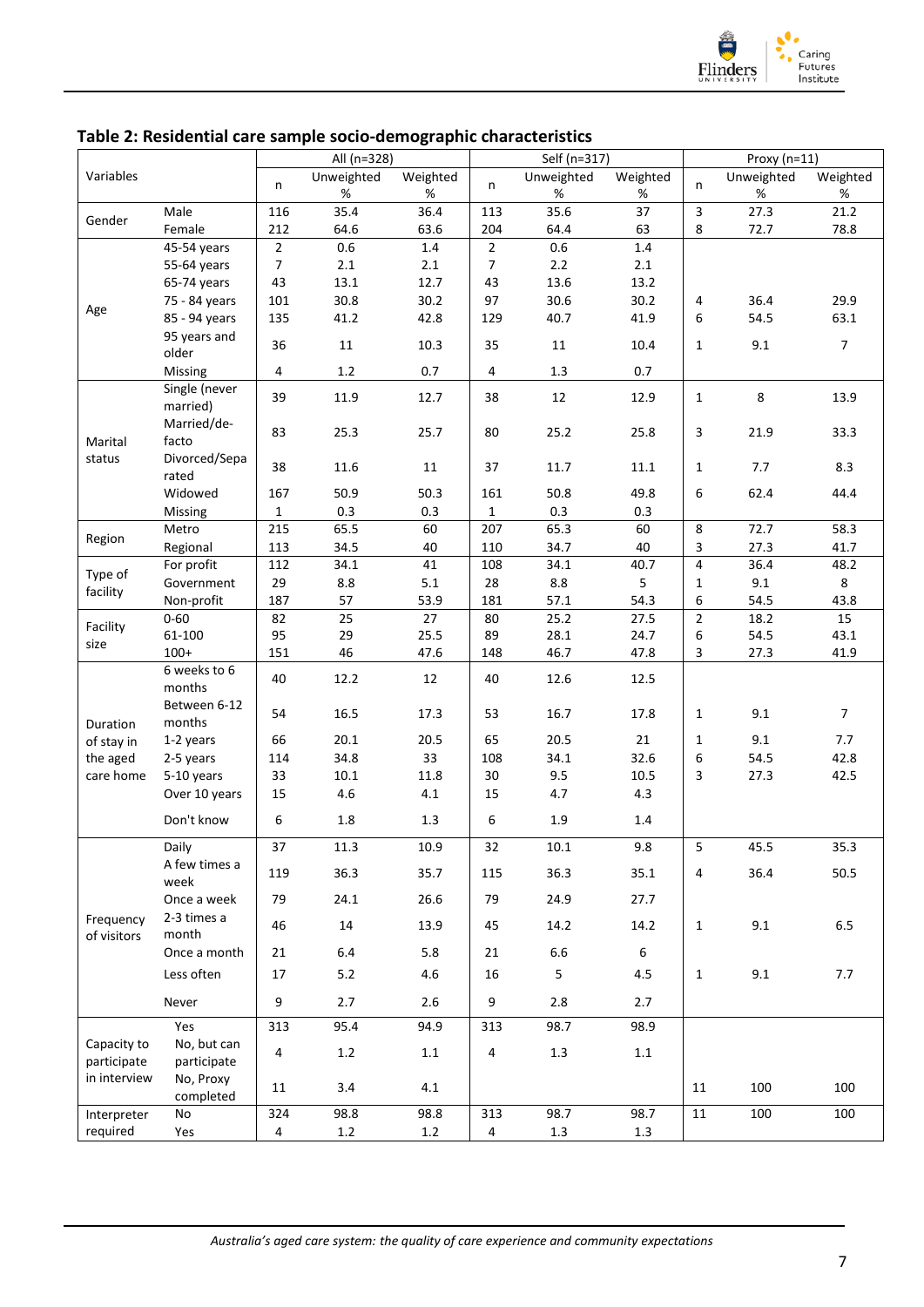

After completion of the survey, comprehensive psychometrics and validity assessments were conducted on the QCE. The assessments confirmed the QCE questionnaire as a fit for purpose tool to assess the quality of care experience from the perspective of older people and family carers in residential aged care and home care settings [Khadka et al, 2020].

In our analysis of the responses of the QCE in this report, we have amalgamated the 3 attributes about complaints and coded according to the response provided to the final question "I am confident that appropriate action will be taken when I lodge a complaint". Individual responses to each QCE question were then coded on a 0-4 scale where 0 equates to that particular attribute never being achieved and 4 equates to that particular attribute always being achieved. These values were then summed to provide a total raw summary score with a minimum possible score of 0 and a maximum possible score of 24.

Figures 1 and 2 below present the distribution of total QCE scores for the home and residential care samples. For both samples the majority of respondents scored towards the higher end of the scale. However, in both samples a significant proportion of respondents indicated relatively low levels of care quality. It can also be seen that proxy respondents tended to report lower quality of care on average than older people reporting for themselves, particularly in the home care sample.



#### <span id="page-11-0"></span>**Figure 1: Quality of care experience summary scores: home care**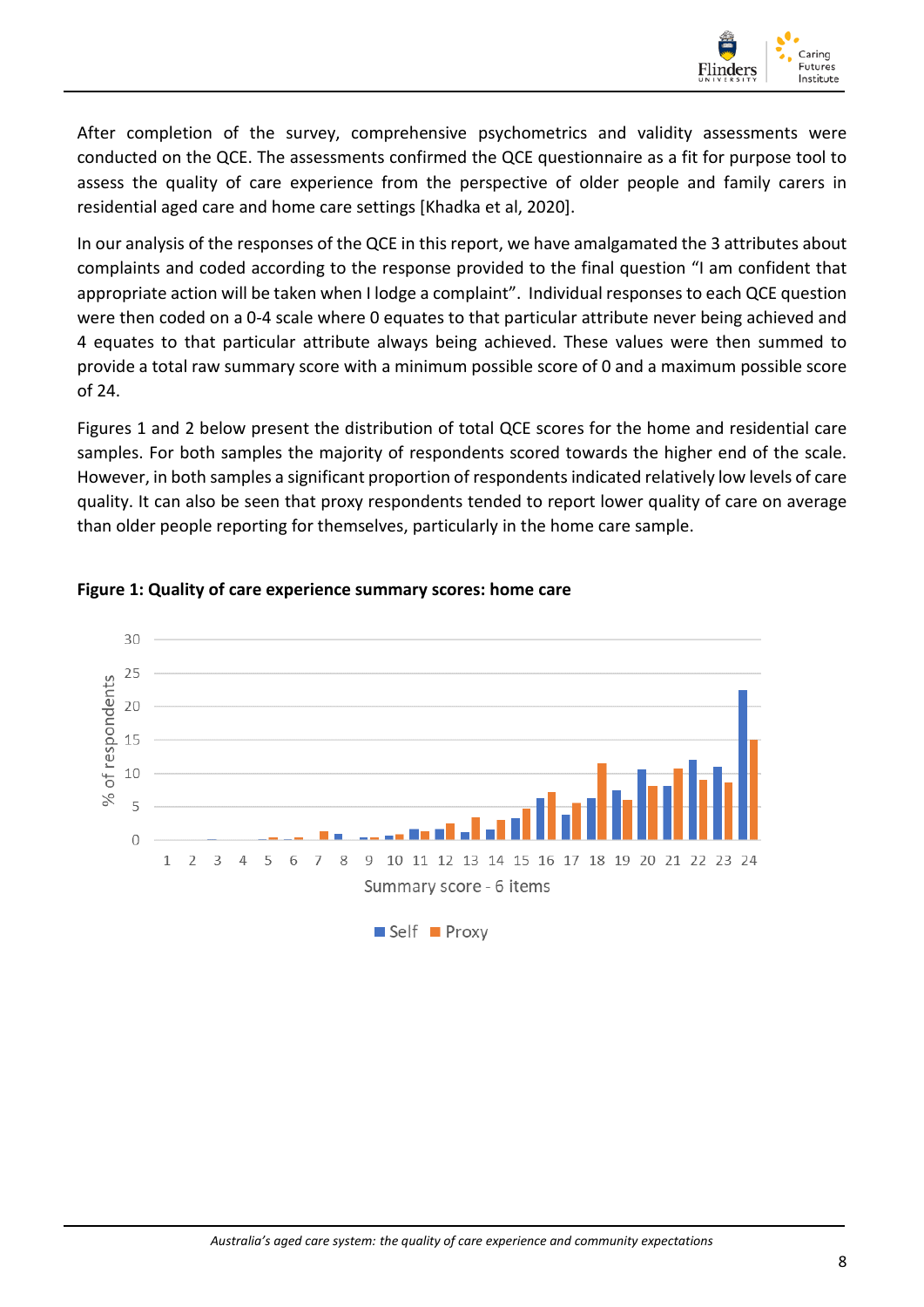



<span id="page-12-0"></span>**Figure 2: Quality of care experience summary scores: residential care**

When further considering individual responses to the QCE, Table 3 presents the proportions of respondents passing various quality thresholds across all 6 attributes, including complaints. A minority of respondents (24% for the residential care sample and 20% for the home care sample) passed the highest quality threshold by indicating the highest level 'always' for all attributes. Higher proportions of respondents passed lower quality thresholds by responding at least 'mostly' in all attributes and responding at least 'sometimes' in all attributes. Again, the discrepancies between self and proxy reported quality of care experience is evident with proxy respondents tending to report lower total QCE scores on average than older people reporting for themselves. It is possible that 'gratitude bias' (feeling grateful for the level of care and support received from their service provider, even if this was not perceived as of optimal quality) may have influenced older people's responses [Laver et al 2011; Phillips et al, 2002]. Other possible reasons for the more favourable responses from care recipients include 'participation bias' whereby only those older people who were reasonably happy with the care they were receiving chose to participate in the survey [Slonim et al, 2013].

|                                                 | unweighted % passing cut-off |      |              |                         |      |              | weighted % passing cut-off |      |       |                         |      |              |
|-------------------------------------------------|------------------------------|------|--------------|-------------------------|------|--------------|----------------------------|------|-------|-------------------------|------|--------------|
| QCE <sub>6</sub><br>attributes                  | Home care                    |      |              | <b>Residential care</b> |      |              | Home care                  |      |       | <b>Residential care</b> |      |              |
|                                                 | All                          | Self | <b>Proxy</b> | All                     | Self | <b>Proxy</b> | All                        | Self | Proxy | All                     | Self | <b>Proxy</b> |
| Always in all<br>attributes                     | 20.1                         | 22.5 | 15.0         | 25.9                    | 26.5 | 9.1          | 20.4                       | 22.6 | 15.8  | 24.1                    | 24   | 27.2         |
| At least<br>'Mostly' in<br>all<br>attributes    | 48.2                         | 50.9 | 42.3         | 59.2                    | 59.9 | 36.6         | 50.2                       | 52.5 | 45.2  | 57.8                    | 58.2 | 48.7         |
| At least<br>'Sometimes'<br>in all<br>attributes | 68.5                         | 69.3 | 66.7         | 85.4                    | 86.7 | 45.5         | 69.9                       | 71.2 | 67.1  | 84.4                    | 85.6 | 56.4         |

<span id="page-12-1"></span>**Table 3: Proportions of respondents passing quality of care experience thresholds#**

# inclusive of responses to the complaints attribute which was excluded in the similar analysis by Batchelor et al, 2020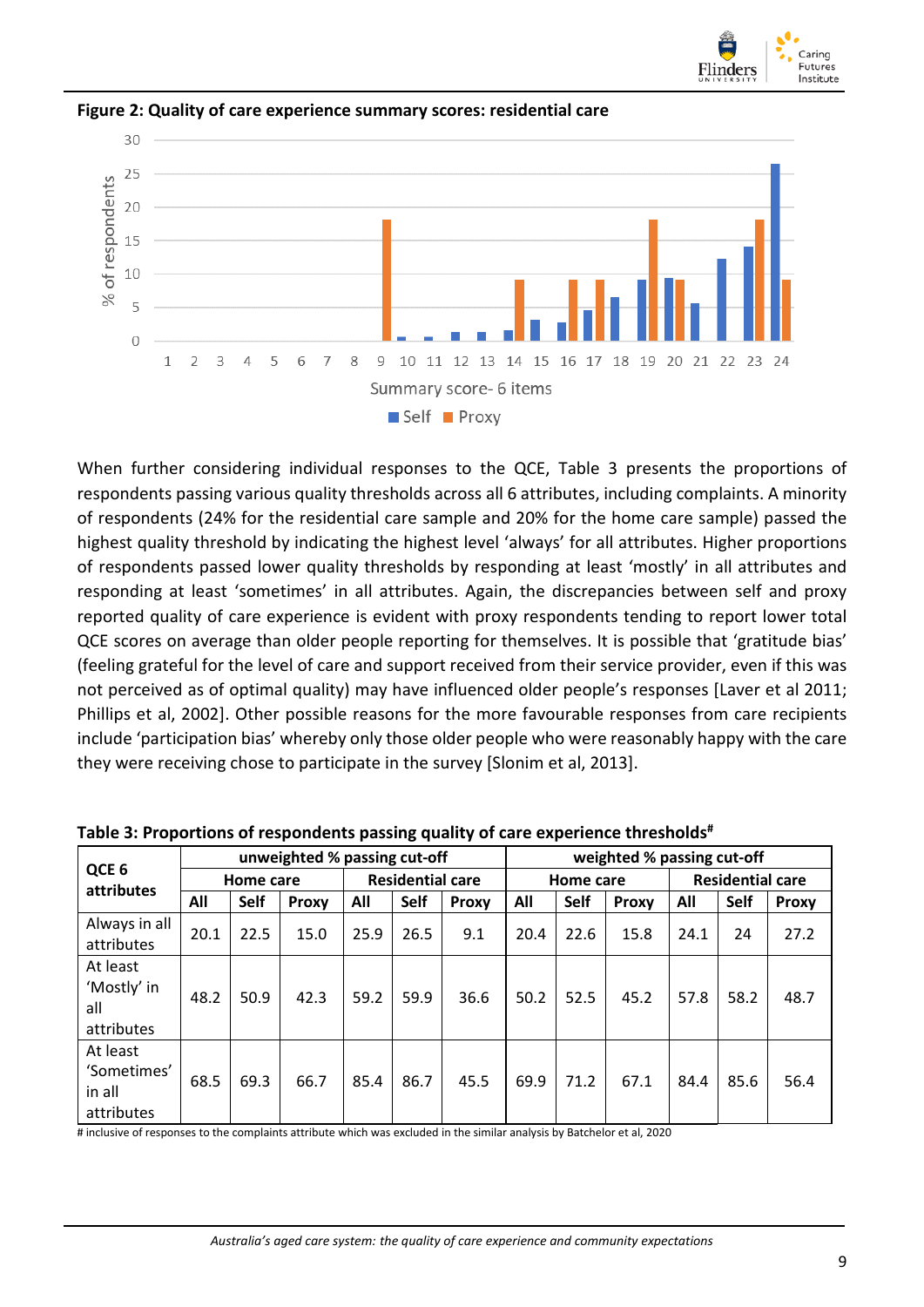

#### <span id="page-13-0"></span>3. The community's expectations

The importance of quality aged care in the eyes of the general community was measured in the earlier survey conducted by the Caring Futures Institute [Ratcliffe et al, 2020].

Survey respondents comprised a representative sample (by age, gender and state or territory) of over 10,000 Australian adults not currently receiving aged care services, aged 18 to 91 years. Table 4 presents the characteristics of the survey respondents. Survey respondents were sourced from Quality Online Research, an online fieldwork provider with an extensive panel network and national coverage. Panel members were invited to participate if they met the selection criteria (aged 18 years and over, able to read and respond in the English language, residing in Australia, no personal experience of accessing aged care services). In order to ensure that a broad representation of the views of the Australian adult population was achieved, demographic quotas were applied. In addition to the application of demographic quotas, the final dataset was weighted to further align the respondent data with population statistics of the Australian population according to age group, gender and state or territory. The weights were based upon the June 2018 population estimates provided by the Australian Bureau of Statistics [ABS, 2018].

| Variable                | <b>Labels</b>                       | N (10,315) | Unweighted % Weighted % |      |
|-------------------------|-------------------------------------|------------|-------------------------|------|
| Gender                  | Female                              | 5,357      | 51.9                    | 50.8 |
|                         | Male                                | 4,958      | 48.1                    | 49.2 |
| Age category (years)    | 18-29                               | 2,102      | 20.4                    | 25.2 |
|                         | 30-39                               | 1,846      | 17.9                    | 17.7 |
|                         | 40-49                               | 1,724      | 16.7                    | 16.1 |
|                         | 50-59                               | 1,671      | 16.2                    | 15.1 |
|                         | 60-69                               | 1,402      | 13.6                    | 12.6 |
|                         | $70+$                               | 1,570      | 15.2                    | 13.3 |
| <b>State</b>            | New South Wales                     | 3,434      | 33.3                    | 32.1 |
|                         | Victoria                            | 2,644      | 25.6                    | 25.2 |
|                         | Queensland                          | 1,774      | 17.2                    | 20.0 |
|                         | Western Australia                   | 1,003      | 9.7                     | 10.0 |
|                         | South Australia                     | 830        | 8.0                     | 6.9  |
|                         | Tasmania                            | 302        | 2.9                     | 2.8  |
|                         | <b>Australian Capital Territory</b> | 211        | 2.0                     | 1.9  |
|                         | Northern Territory                  | 117        | 1.1                     | 1.1  |
| Living arrangements     | On your own                         | 2,232      | 21.6                    | 22.1 |
| (Do you live with)      | With spouse                         | 4,555      | 44.2                    | 42.3 |
|                         | With family                         | 3,080      | 29.9                    | 30.8 |
|                         | With other-not relatives            | 448        | 4.3                     | 4.8  |
| Highest education level | Primary school                      | 61         | 0.6                     | 0.6  |
|                         | Some secondary school               | 970        | 9.4                     | 9.1  |
|                         | Completed high school               | 1,737      | 16.8                    | 17.2 |
|                         | Some additional training            | 3,120      | 30.2                    | 29.4 |
|                         | <b>Undergraduate University</b>     | 2,902      | 28.1                    | 28.8 |
|                         | Postgraduate University             | 1,525      | 14.8                    | 14.9 |

<span id="page-13-1"></span>

|  |  |  | Table 4: General Public sample socio-demographic characteristics |  |
|--|--|--|------------------------------------------------------------------|--|
|--|--|--|------------------------------------------------------------------|--|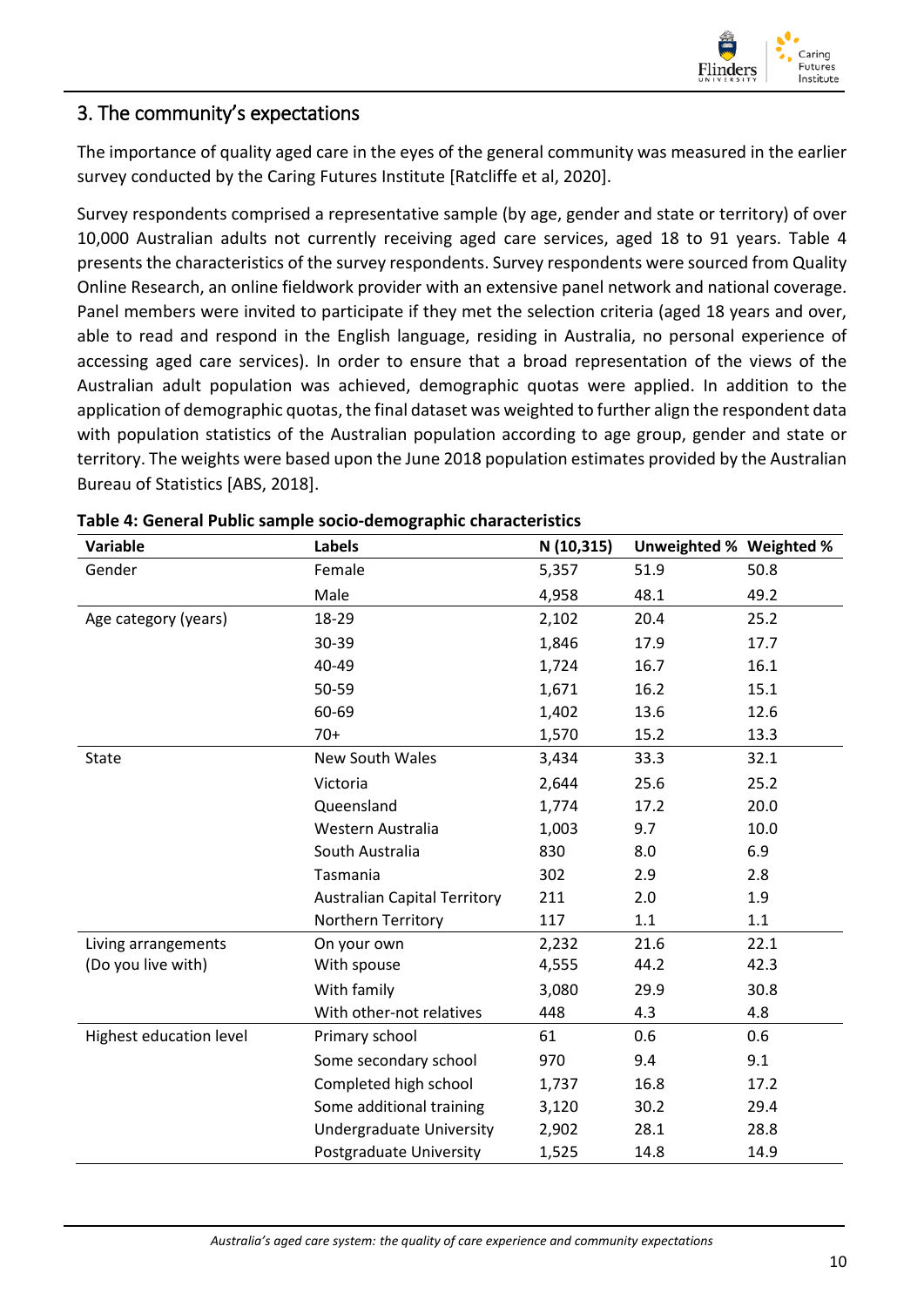

| Variable                      | Labels             | N (10,315) | Unweighted % Weighted % |      |
|-------------------------------|--------------------|------------|-------------------------|------|
| Country of birth              | Australia          | 7,424      | 72.0                    | 71.1 |
|                               | Europe             | 756        | 7.3                     | 6.9  |
|                               | Asia               | 719        | 7.0                     | 7.3  |
|                               | Other              | 1,416      | 13.7                    | 14.1 |
| Close family member receiving | Yes                | 2,223      | 21.6                    | 21.8 |
| aged care                     | No                 | 8,092      | 78.4                    | 78.2 |
| <b>Employment status</b>      | Full-time          | 3,787      | 36.7                    | 38.4 |
|                               | Part-time          | 1,985      | 19.2                    | 19.4 |
|                               | Student            | 459        | 4.4                     | 5.3  |
|                               | Retired            | 2,402      | 23.3                    | 21.0 |
|                               | Unemployed         | 1,026      | 9.9                     | 9.9  |
|                               | Other              | 656        | 6.4                     | 6.0  |
| Annual household Income       | Up to \$19,999     | 834        | 8.1                     | 8.6  |
|                               | \$20,000-\$39,999  | 1,829      | 17.7                    | 17.4 |
|                               | \$40,000-\$79,999  | 2,766      | 26.8                    | 26.3 |
|                               | \$80,000-\$124,999 | 2,118      | 20.5                    | 20.6 |
|                               | \$125,000 plus     | 1742       | 16.9                    | 17.0 |
|                               | Prefer not to say  | 1,026      | 9.9                     | 10.1 |

A key objective of the survey was to estimate the amount of money that the community is willing to pay to achieve satisfactory and high/very high quality aged care. This was achieved with a series of questions about the willingness to pay additional income tax or co-contributions (individual payments or fees). As expected, those with higher incomes were more likely to pay larger amounts.

The income tax questions were framed so that the additional tax was to ensure satisfactory or high quality aged care for all Australians in need. The vast majority (87%) either 'agreed' or 'strongly agreed' that the government should provide more funding for aged care, and most indicated that they would be willing to support aged care quality improvements by paying more tax. Two-thirds of the sample indicated that they currently pay income tax and the majority of current income taxpayers (61%) indicated they would be willing to pay more income tax to support a quality aged care system. These taxpayers were willing to pay an additional 1.4% per year on average to ensure that all Australians in need have access to a satisfactory level of quality aged care, and an additional 3.1% per year on average to ensure that all Australians in need have access to a high level of quality aged care. This would be a very significant amount of additional funding (an extra three-quarters or so of aged care's current funding allocation) which shows the community sees quality aged care as very important to achieve.

The importance that the community places on aged care was also reflected in the responses to the co-contributions questions. These were framed so that the payment would be to ensure the person's own access to satisfactory or high quality aged care. The co-contributions questions also differentiated between home (community based) and residential (nursing home) care. On average, respondents who indicated a willingness to pay a co-contribution indicated that they would pay \$162.52 per week to receive a satisfactory level of quality home care and \$240.95 per week to receive a high level of quality home care (equating to an additional quality payment of \$78 per week or 48%). Consistent with Australian's preference to remain living at home, 72% of respondents were willing to pay a cocontribution fee to facilitate staying in their own home and avoid moving into a residential care facility.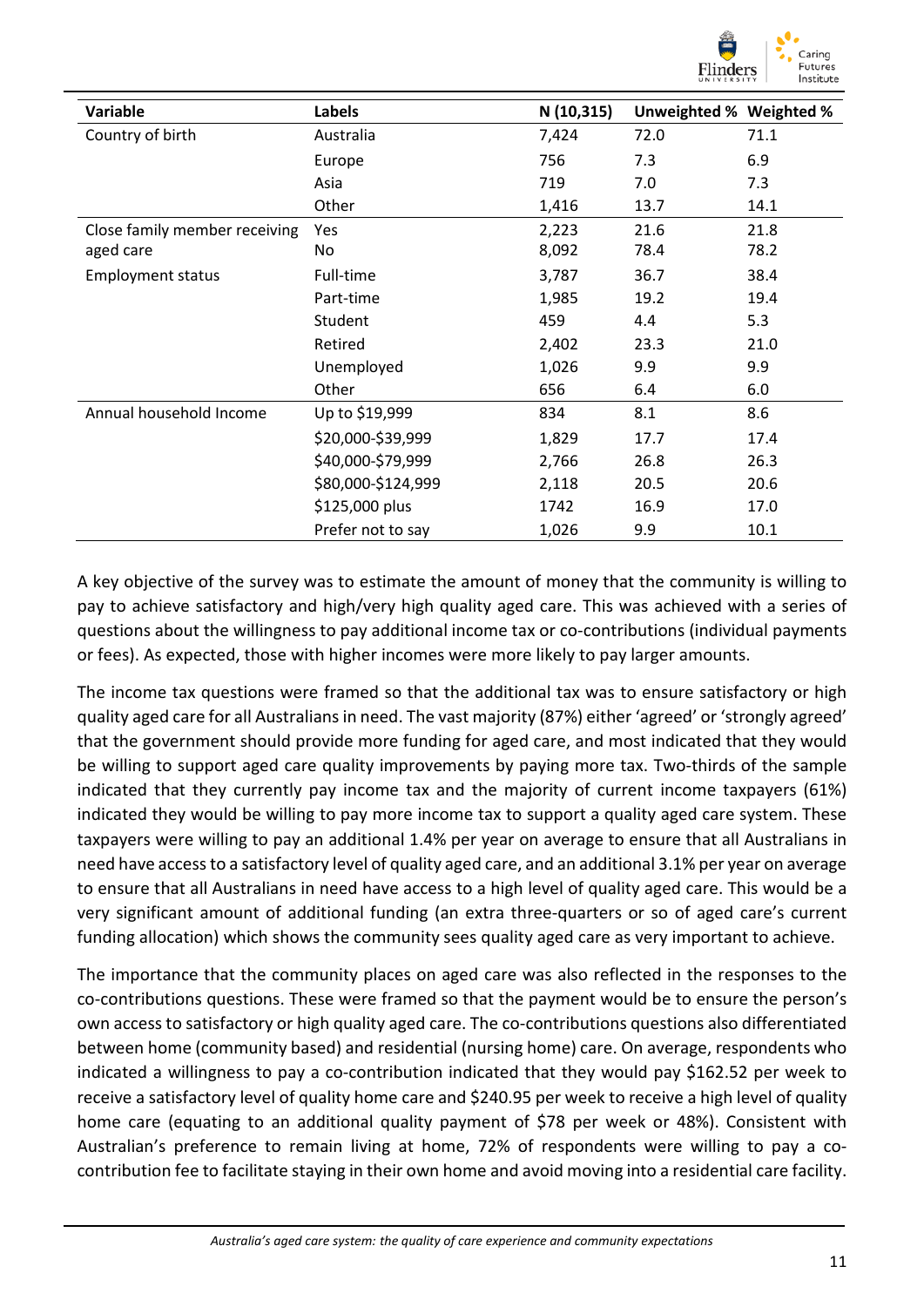

The average co-contribution amount these respondents were willing to pay to avoid moving into residential care was \$184 per week (equating to \$9,568 per year). If unable to avoid moving into a residential care facility, the average co-contribution amount people were willingness to pay increased to \$528.75 per week for satisfactory quality residential care and \$693.11 per week for high quality residential care (equating to an additional quality payment of \$164 per week or 31%).

Another key objective of the survey was to understand the level of importance the community places on different aspects of aged care. This was achieved by asking respondents to rate, in their opinion, the importance of 10 attributes in ensuring quality aged care. The attributes used in this question were an expanded and somewhat modified version of the 6 used in the QCE that enabled more detail to be gathered on the person-centred aspects of care. The ratings used a five-point Likert scale ranging from 'Not important' to 'Very important'. Respondents were also asked about their level of understanding of the aged care system on a five-point scale ranging from 'Not at all' to 'Very well', which we have used for further analysis in this study.

All of these quality attributes were rated 'Very important' by a majority of respondents and the vast majority rated them 'Important' or 'Very important'. The attributes the community rated highest were: the older person being treated with respect and dignity; staff skills and training; and the older person being safe and comfortable. Slightly less important to the community were the attributes about the older person having choice and control, being valued for their personal identify and history, and supported to maintain social relationships. These findings were highly consistent regardless of how much someone knew about the aged care system, as shown in Figure 3.

The relative importance of quality of care attributes were also explored through a Discrete Choice Experiment (DCE) within the survey. Each respondent was presented with a series of 6 scenarios comprising two aged care providers with different quality of care characteristics based on the QCE. Respondents were asked to indicate their preferred providers and most scenarios presented a mix of alternative characteristics such that no single provider clearly dominated. Respondents were therefore required to make trade-offs in the quality characteristics of the two presented providers within each choice question. Following the completion of each DCE scenario, respondents were asked to rate the quality of care provided by their chosen provider on a five-point Likert scale ranging from 'unacceptable' to 'very high'. The general public sample provided a total of 61,349 individual quality ratings (6 quality ratings responses per respondent). Econometric modelling (including conditional logit, mixed logit regression and fixed-effect multinomial logit models) were then used to estimate the relative importance of the various quality attributes to the choice of aged care provider and the quality rating assigned by respondents.

The modelling from the ratings task in the DCE found that the most important quality of care attributes which elevated a provider from being rated as 'Unacceptable/Poor' to 'Satisfactory' quality were: older people being treated with respect and dignity; aged care staff having the skills and training needed to provide appropriate care and support; and services and supports for daily living that assist older people's health and wellbeing (see Figure 4). The most influential characteristics in elevating a provider from being rated as 'Satisfactory' to 'High/Very high' quality were found to be: the ability to lodge complaints with confidence that appropriate action will be taken; aged care staff skills and training; and services and supports that assist older people's health and wellbeing (see Figure 5). The person being supported to make their own decisions about care and services was one of the less influential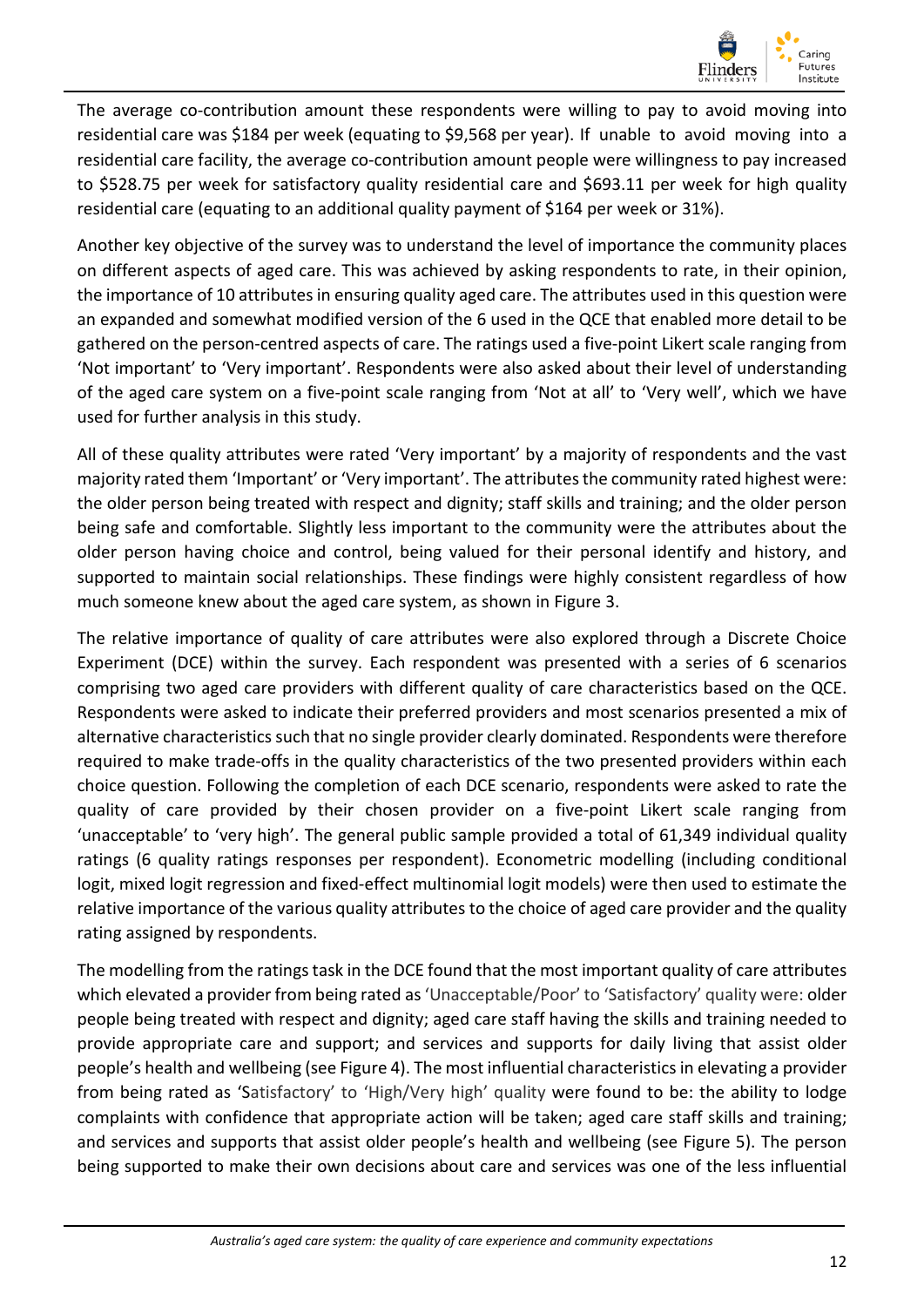

characteristics. These findings mirror to a great extent the results from the attitudinal questions shown in Figure 3.

#### <span id="page-16-0"></span>**Figure 3: Community opinion of the importance of attributes to quality aged care, by level of understanding of the aged care system**

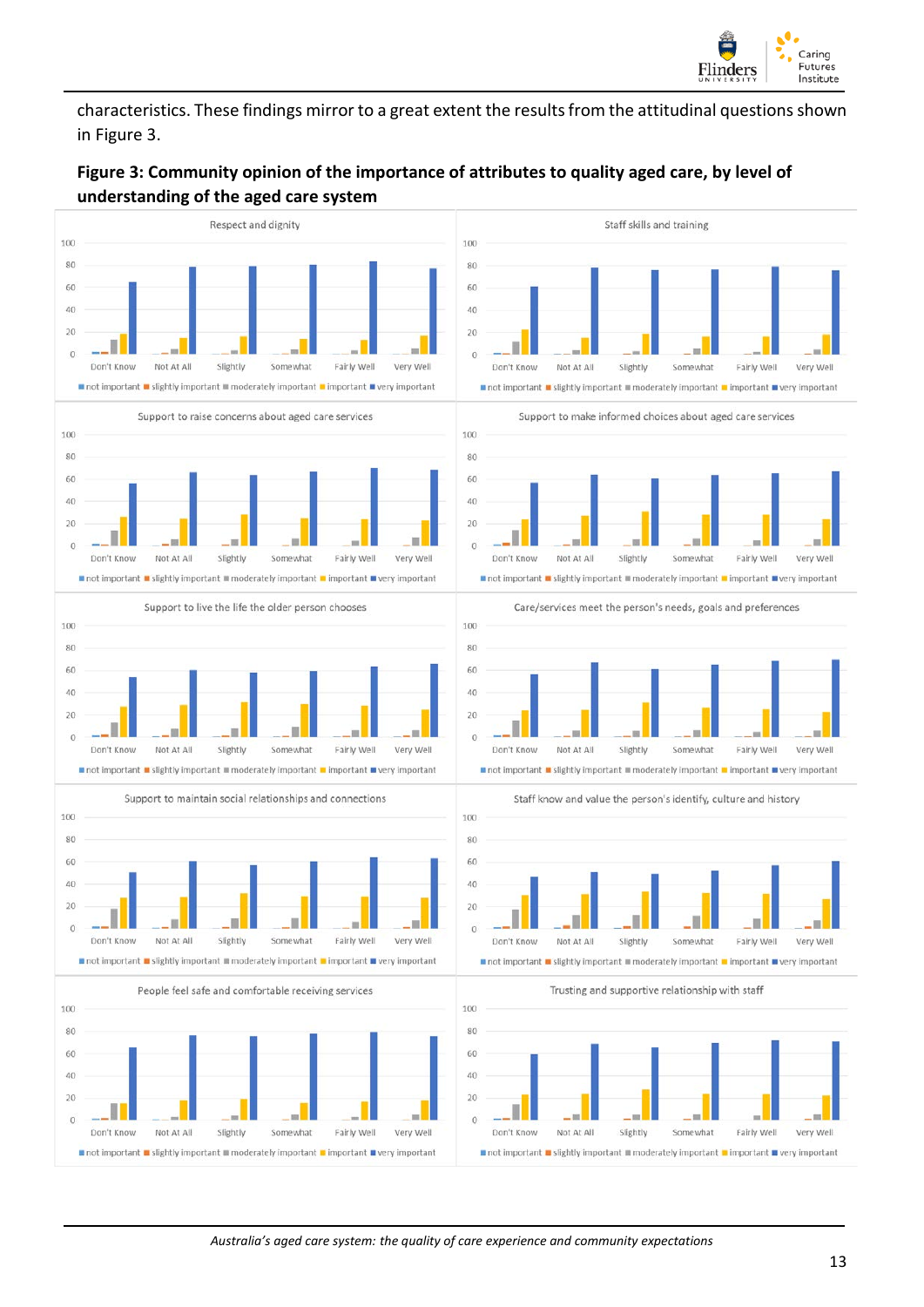

#### **Figure 4: Relative importance of attributes to achieve a Satisfactory quality rating compared with an Unacceptable/Poor quality rating**



Note: The values are Relative risk ratios calculated from the multinomial logit coefficients and error bars represent 95% confidence intervals.





Note: The values are Relative risk ratios calculated from the multinomial logit coefficients and error bars represent 95% confidence intervals.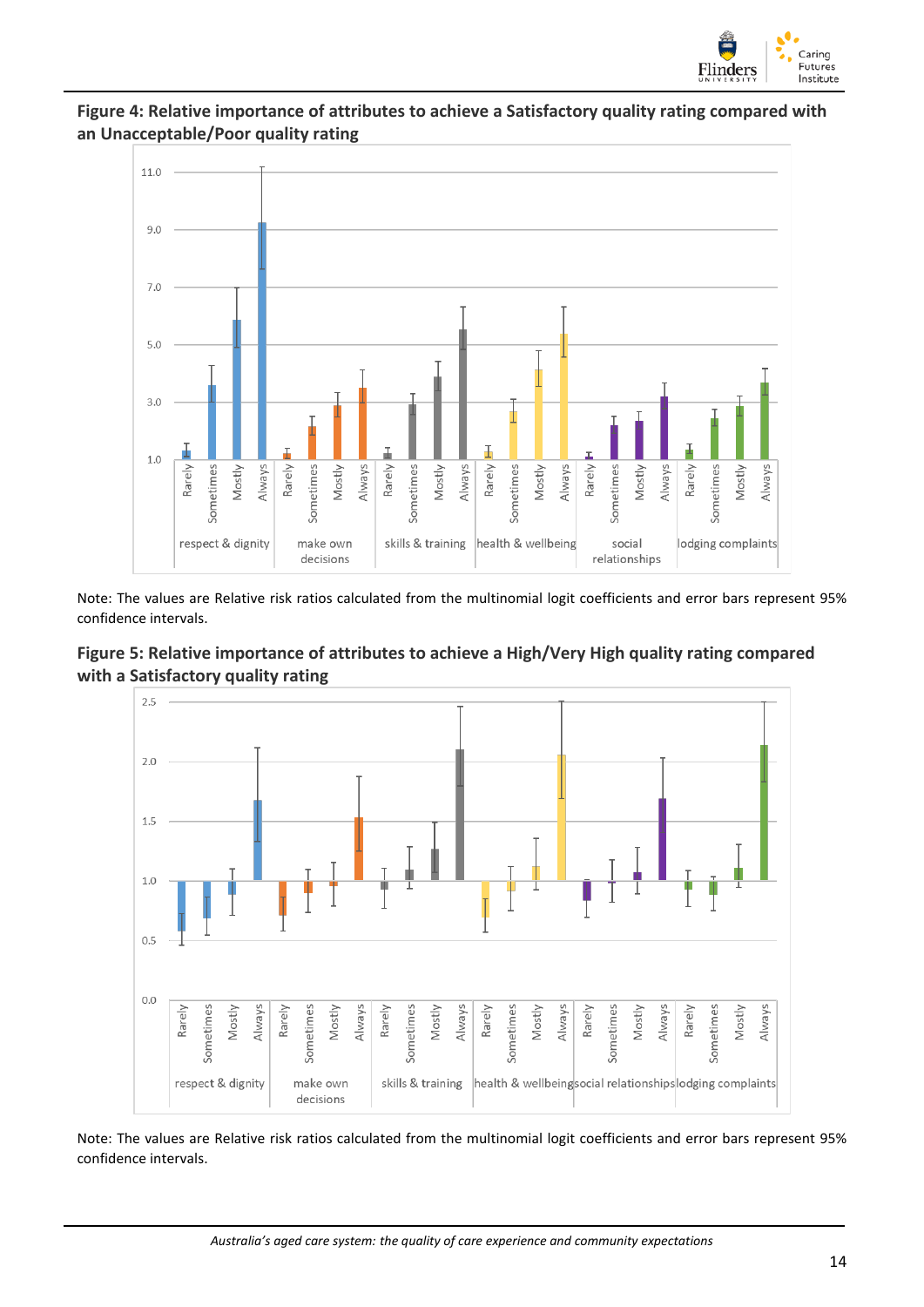

Though the vast majority of people in the community see the various aspects of aged care as Important/Very important, it is evident in Figure 3 that there are relatively small shares who see them as Not/Slightly/Moderately important. When we examined the characteristics of these people we found they were mostly males and younger people. There were only relatively small differences in results for those born in Australia and other countries.

As shown in Table 5, 8-20% of males rated the individual aged care attributes as Not/Slightly/Moderately important, whereas 4-10% of females gave these lower ratings. Females also rated attributes Very important far more frequently than males (differences in the sample share of between 13-20% depending on the attribute). Younger people (below 65 years) rated the attributes as Not/Slightly/Moderately important 7-17% of the time, compared to 1-9% among older people. Older people also gave Very important ratings for the various attributes much more often than younger people (differences of 9-15% of the sample share depending on the attribute).

| <b>Attribute</b>                                                   | <b>Males</b> | <b>Females</b> | Older<br>(age 65+) | Young<br>(aged <65) |
|--------------------------------------------------------------------|--------------|----------------|--------------------|---------------------|
| Respect and dignity                                                | 8            | 4              |                    |                     |
| Staff skills and training                                          | 9            | 4              | 1                  | 8                   |
| Support to raise concerns about aged care services                 | 12           | 5              | 3                  | 10                  |
| Support to make informed choices about aged care<br>services       | 11           | 6              | 3                  | 10                  |
| Support to live the life the older person chooses                  | 15           | 7              | 5                  | 12                  |
| Care/services meet the person's needs, goals and<br>preferences    | 11           | 5              | $\mathfrak{p}$     | 10                  |
| Support to maintain social relationships and<br>connections        | 15           | 6              | 6                  | 11                  |
| Staff know and value the person's identify, culture and<br>history | 20           | 10             | 9                  | 17                  |
| People feel safe and comfortable receiving services                | 8            | 4              | 1                  | 8                   |
| Trusting and supportive relationship with staff                    | 10           | 5              | 3                  | 9                   |

<span id="page-18-0"></span>**Table 5: Percent of people who rated the quality attribute Not/Slightly/Moderately important**

In Figure 3 we can also see there is a small tendency for the quality attributes to be rated more highly by the people who had a greater understanding of the aged care system. To confirm this tendency we used chi-square statistical tests between a person's understanding of the aged care system and their perceived importance of each quality attribute. These tests used all the potential response categories for both variables. For all attributes the statistical relationship was significant (see Table 6). The strength of the associations, as measured by Cramer's V, were relatively small (where a result of 0 means no association and 1.0 means perfect association, with a small effect generally considered 0.1 or less). The quality attributes with the most association between perceived importance and system understanding were, by a small margin: staff knowing and valuing the care recipient's identity, culture and history; and the care and services meeting the care recipient's needs, goals and preferences. These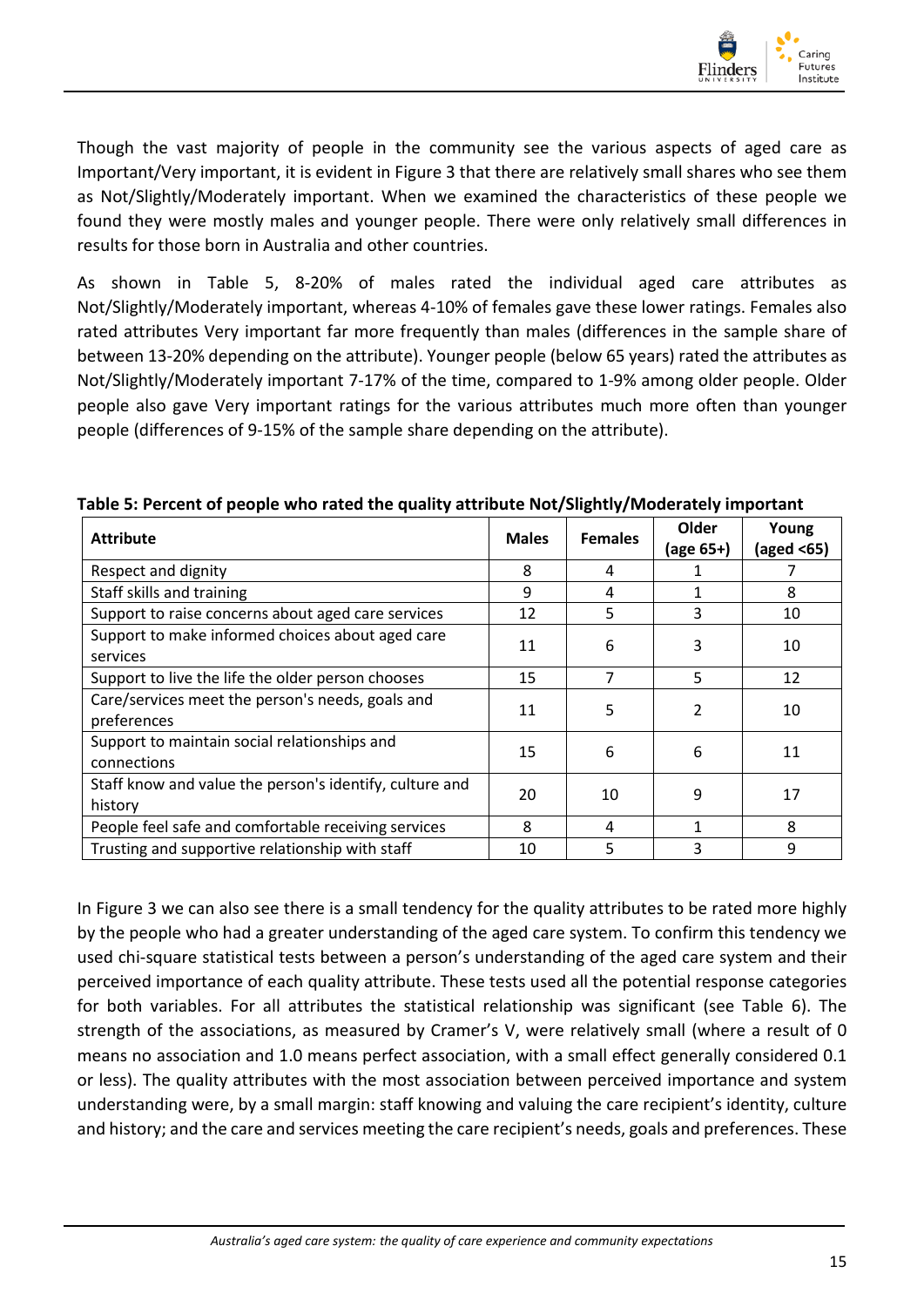

results suggest that greater community understanding of the aged care system would have at least a small positive effect on the community's perception of the importance of all aspects of quality care.

<span id="page-19-0"></span>**Table 6: Chi-square test results between an attributes' perceived importance and the level of understanding of the aged care system**

| <b>Attribute</b>                                         | Probability | <b>Cramers V</b> |
|----------------------------------------------------------|-------------|------------------|
| Respect and dignity                                      | < 0.0001    | 0.0366           |
| Staff skills and training                                | < 0.0001    | 0.0364           |
| Support to raise concerns about aged care services       | < 0.0001    | 0.0343           |
| Support to make informed choices about aged care         | 0.0015      | 0.0306           |
| services                                                 |             |                  |
| Support to live the life the older person chooses        | < 0.0001    | 0.0369           |
| Care/services meet the person's needs, goals and         | < 0.0001    | 0.0404           |
| preferences                                              |             |                  |
| Support to maintain social relationships and connections | < 0.0001    | 0.0369           |
| Staff know and value the person's identify, culture and  | < 0.0001    | 0.0516           |
| history                                                  |             |                  |
| People feel safe and comfortable receiving services      | < 0.0001    | 0.0372           |
| Trusting and supportive relationship with staff          | < 0.0001    | 0.0350           |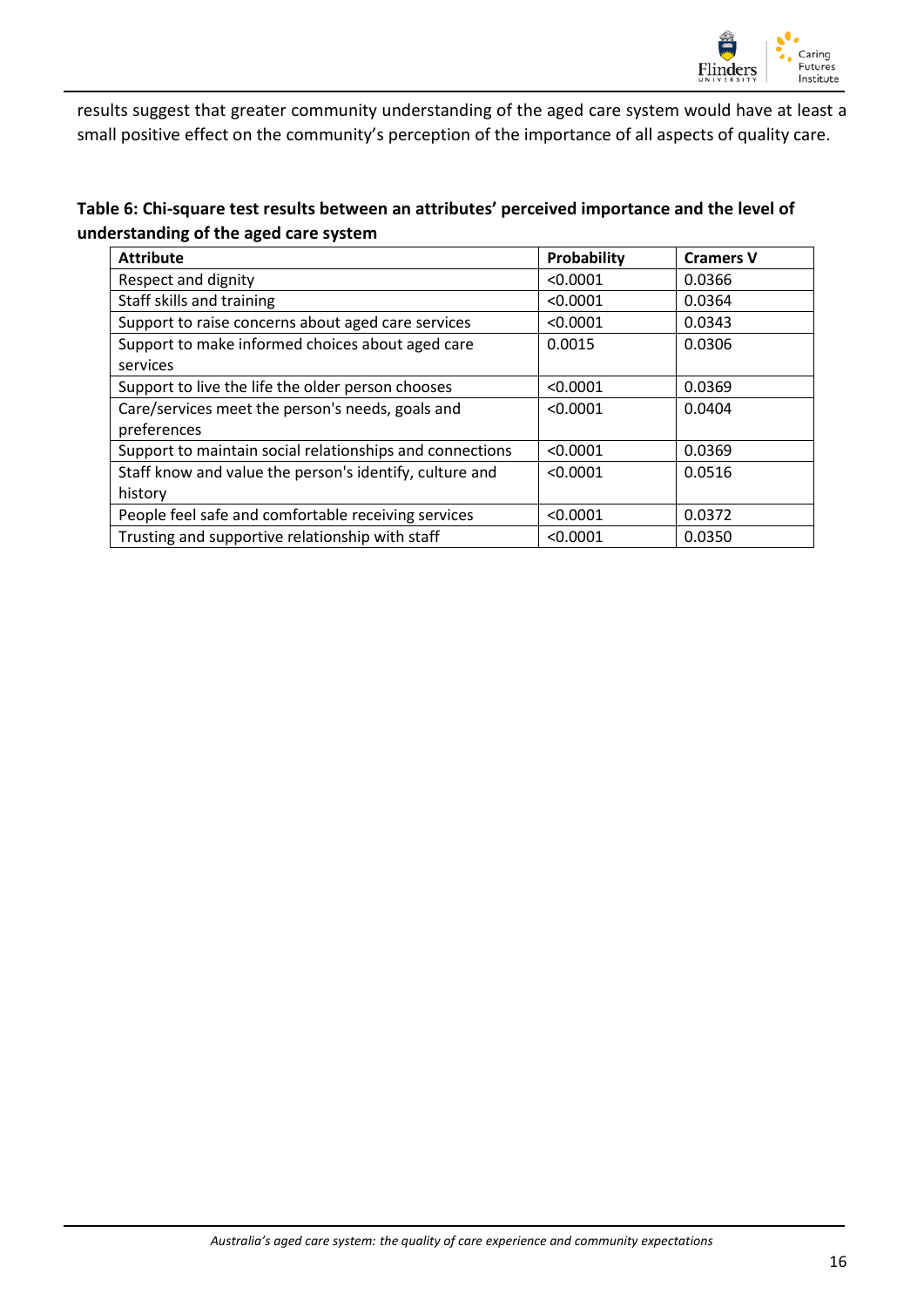

#### <span id="page-20-0"></span>4. Discussion and conclusions

One of the legacies of the Royal Commission is that Australia now has a substantially improved understanding of the quality of aged care services and the community's expectations for higher quality care to be achieved in the future.

Results from the national surveys of care recipients showed only 24% of people receiving residential care, and 20% of people in home care, felt their care needs were always met across all quality of care experience attributes. To put this into context, the separate national survey of the general public indicated that at least 15% of the public consider that people in care should have their needs met 'always' for the care to qualify as 'satisfactory'. While views vary within the community about exactly what should be considered to be 'satisfactory' care, and what the additional requirements are for 'high' or 'very high' quality care, the state of aged care in Australia is undeniably alarming. Even if one takes the view that 'satisfactory' care is care that 'mostly' meets peoples' needs, the share of care recipients meeting this lower threshold was just 58% for residential care and 50% for home care.

The separate national general public survey showed that aged care is seen as a vital social service by most Australians. All quality of care attributes were viewed as 'important' or 'very important' by the vast majority of people, regardless of how well they understand the aged care system. This was particularly true for females and older people. Most in the community also felt the aged care system is in need of reform to become a high quality system and, to that end, were willing to fund the substantial costs of delivering high quality care for all Australians.

These surveys provide Australia with an important set of baseline data from which to evaluate aged care reform and public expectations in the future. Importantly, they also enabled the development and validation of the QCE which has filled the gap in the research toolkit needed to measure the overall quality of care experience from the care recipient's perspective. Routine measurement and public reporting of quality of care experience, as well as quality of life, are essential to understanding the effectiveness of aged care in Australia and internationally.

By repeating the surveys at regular intervals, it will be possible to monitor the progress of Australian aged care, promote continuous quality improvement among service providers, and move more quickly to address problems within the system. Routine measurement will also be critical for maintaining the public's understanding of the aged care system's performance, whether their expectations for high quality are being achieved, and to foster public confidence.